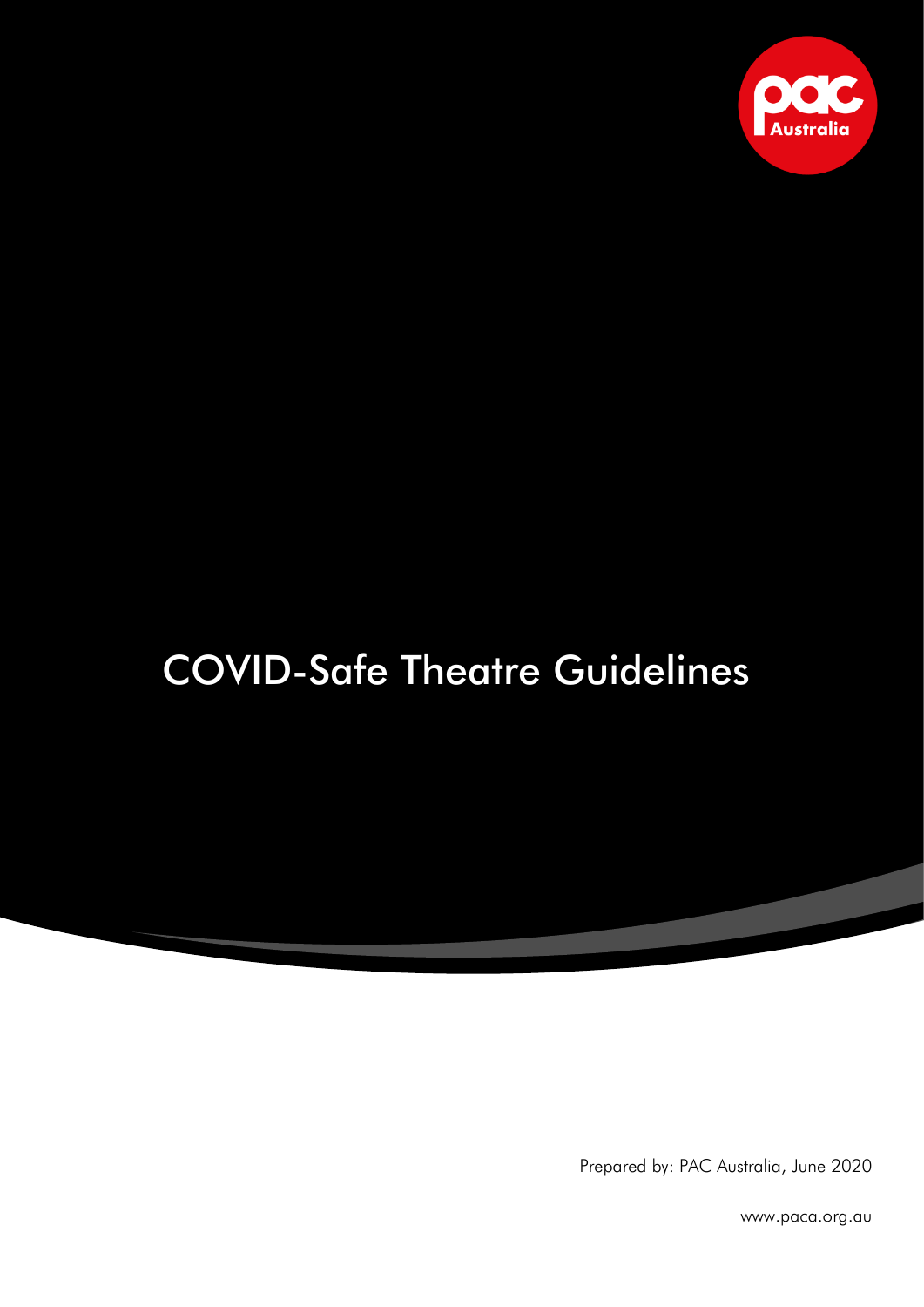## **Contents**

| Entering and exiting the building, and moving through public spaces: 7 |    |
|------------------------------------------------------------------------|----|
|                                                                        |    |
|                                                                        |    |
|                                                                        |    |
|                                                                        |    |
|                                                                        |    |
|                                                                        |    |
|                                                                        |    |
|                                                                        |    |
|                                                                        |    |
|                                                                        |    |
|                                                                        |    |
| During the event/performance.                                          | 17 |
|                                                                        |    |
|                                                                        |    |
|                                                                        |    |
|                                                                        |    |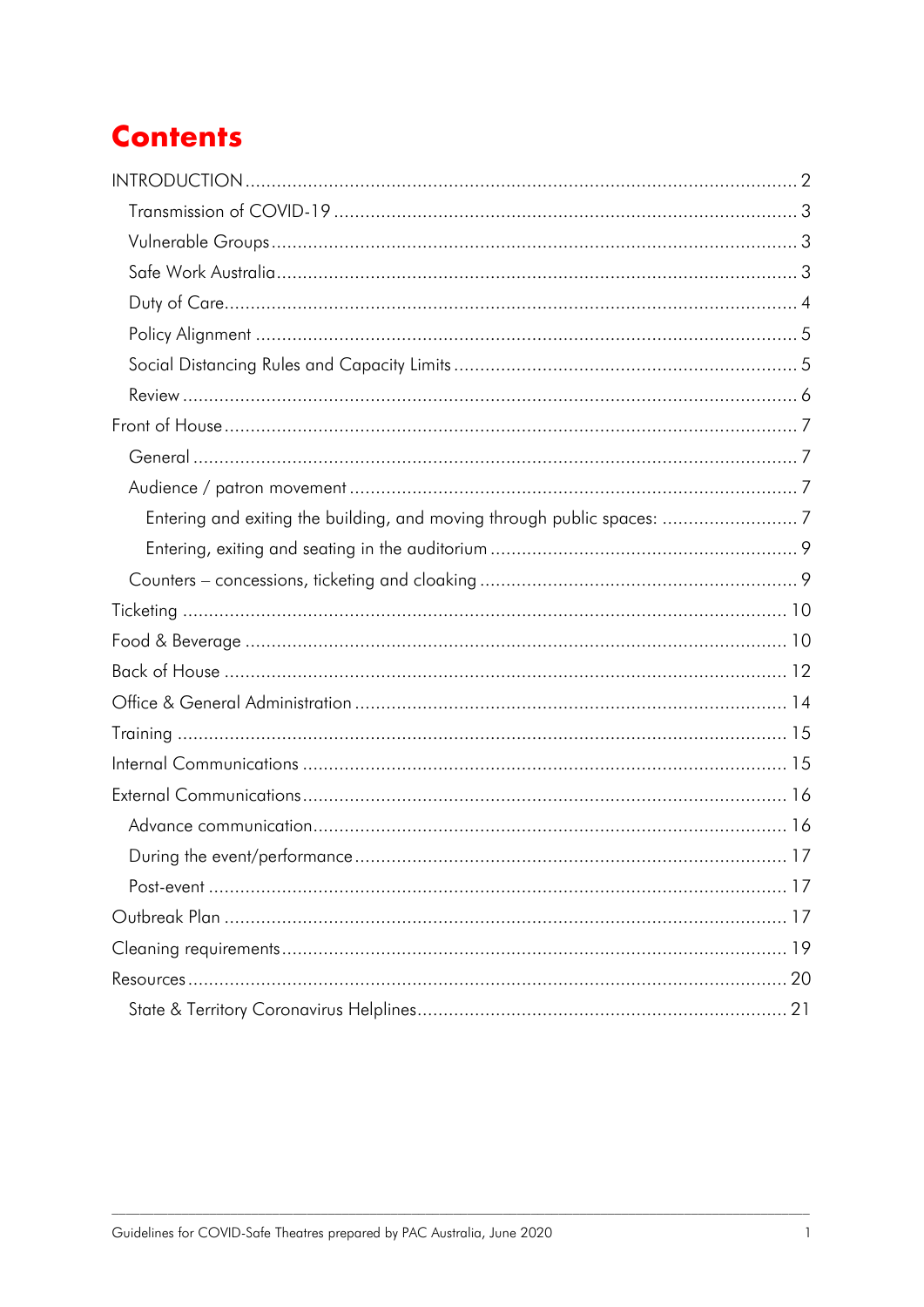PAC [Australia](http://www.paca.org.au/) is the national peak body representing and supporting performing arts presenters, venues and creators in Australia by providing leadership, building capacity and facilitating relationships that strengthen the connection between the art and the audience.

Our 220+ members include arts centres, independent producers and producing companies with representation from remote and regional towns, to major capital cities across Australia.

## <span id="page-2-0"></span>**INTRODUCTION**

These performing arts venue guidelines aim to provide national consistency and a common framework, recognising that there may be different approaches and timelines across states and territories to easing restrictions and implementing social distancing measures. The need for a set of national guidelines acknowledges that venues operate and engage with stakeholders at local, state and national levels, but the expectation is that these guidelines will be adapted by local and state authorities to accommodate their specific legislative requirements.

This document is designed to inform your organisations' COVID-Safe Plan; it is not a replacement for developing your own plan. These venue-specific guidelines will form part of a larger suite of guidelines developed by other peak bodies addressing specific artform requirements, touring and rehearsal conditions.

The guidelines contained in this document will need to be adapted to suit your own venue configuration and operating requirements. For example, in some circumstances, opening a venue earlier than usual to allow more time to get patrons into the venue and seated may be appropriate, whereas for other venues, limited foyer space and direct street frontage may indicate that venues should be opened simultaneously to the house opening.

This document also does not take audience sentiment into account. For example, temperature testing on entry may either provide a level of comfort for your audience members, or conversely, may dissuade attendance. However, as such measures are not a universal requirement it will be at the individual organisations' discretion (unless directly advised by local authorities).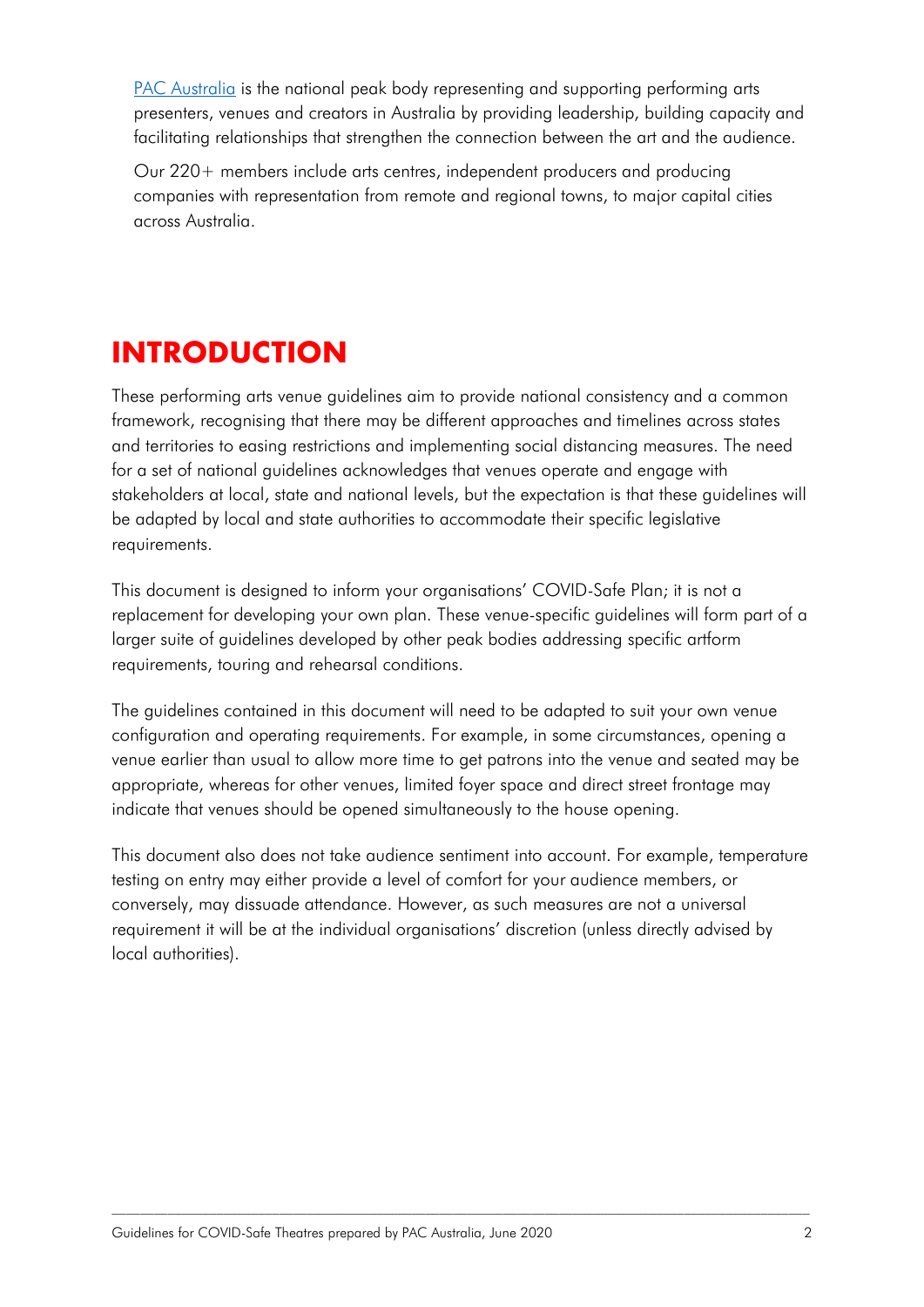### <span id="page-3-0"></span>**Transmission of COVID-19**

Currently, it is understood that COVID-19 spreads in the following ways:

- Direct contact with a person while they are infectious
- Direct or indirect contact with respiratory droplets (such as when a person coughs or sneezes)
- Direct contact with objects and surfaces which are contaminated by respiratory droplets

### <span id="page-3-1"></span>**Vulnerable Groups**

The Commonwealth Department of Health has identified that people in the following close contact settings may be most at risk of contracting COVID-19:

- Travellers who have been overseas.
- Those who have been in close contact with someone who has been diagnosed with COVID-19.
- People in correctional and detention facilities.
- People in group residential settings.

While every person has the same risk of contracting COVID-19, however some persons are a higher risk of more serious illness/complications if they are infected with COVID-19. These people at higher risk include:

- Aboriginal and Torres Strait Islander people aged 50 years and older with one or more chronic medical conditions
- People aged 65 and older with chronic medical conditions
- People aged 70 years or older
- People with compromised immune systems.

### <span id="page-3-2"></span>**Safe Work Australia**

These guidelines incorporate guidance provided by Safe Work Australia in relation to appropriate control measures that should be implemented in workplaces to eliminate and minimise risks related to the transmission of COVID-19 in the workplace.

These guidelines are not enforceable or legally binding. However, your duties under WHS Laws are enforceable, and failure to comply may result in enforcement by the respective WHS Regulator in each jurisdiction.

The guidelines should be read in conjunction with any specific advice from your local public health authority. They are also not a substitute for independent legal advice, and it is recommended that organisations obtain appropriate advice relevant to their particular circumstances.

If any guidelines outlined in this document introduce new health and safety risks, or impede existing protocols in place, you must manage these risks accordingly, and it should be noted in your existing risk assessment plans.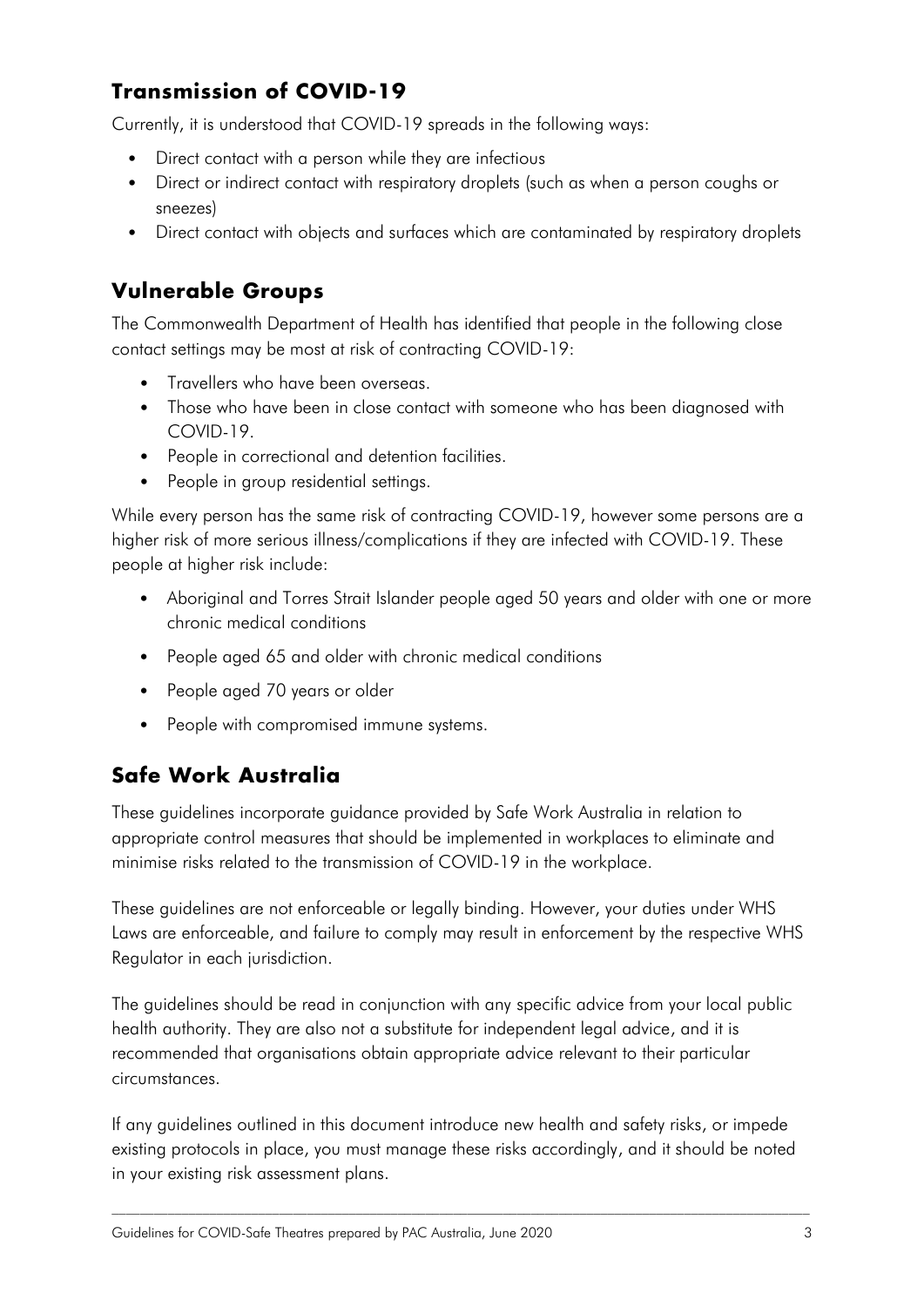### <span id="page-4-0"></span>**Duty of Care**

Venues are required to observe social distancing guidelines and use all reasonable endeavours to ensure a safe environment for both workers and patrons, minimising the risk of transmission of COVID-19 as much as possible. Venue staff are empowered - within the extent of their usual authorities - to monitor the behaviour of any person within the building, however you must consult with staff regarding appropriate methods to monitor/respond to any instances of non-observance of social distancing measures, or any other control measures you have put in place. This consultation must also include instruction/training on managing the escalation of incidents.

Taking the steps outlined in this document will mitigate the risk of transmission, demonstrate to stakeholders and government that you have undertaken appropriate steps, and provide compelling evidence that you did not breach your duty of care to provide reasonably healthy and safe premises.

Implementing the control measures outlined in this document must not cause other unsafe working conditions for staff, patrons or visitors. For example, if equipment requires multiple people to lift it safely, it should continue to be done this way, while taking whatever steps possible to minimise physical contact or close proximity.

To comply with your duty of care, organisations must, so far as is reasonably practicable:

- Provide and maintain safe systems of work.
- Ensure that the handling and storage of plant, structures and substances does not pose risks to health and safety.
- Provide the necessary training, information, and supervision for workers, patrons and other visitors to protect against risks to health and safety.
- Provide adequate facilities for the welfare of workers, patrons and other visitors.
- Ensure that the health of workers and the conditions at the workplace are monitored for the purposes of preventing the transmission of COVID-19.

Venues should appoint a Risk Mitigation Coordinator to oversee the implementation of the control measures outlined in this guide, and to respond to additional decision-making requirements regarding risk, safety and compliance.

It is also a requirement under WHS laws<sup>1</sup> that organisations have a duty to consult with workers and their representative on any matters that affect them.

<sup>&</sup>lt;sup>1</sup> Refer page 10: [https://www.safeworkaustralia.gov.au/system/files/documents/2003/guide-to-the-model](https://www.safeworkaustralia.gov.au/system/files/documents/2003/guide-to-the-model-whs-act.pdf)[whs-act.pdf](https://www.safeworkaustralia.gov.au/system/files/documents/2003/guide-to-the-model-whs-act.pdf)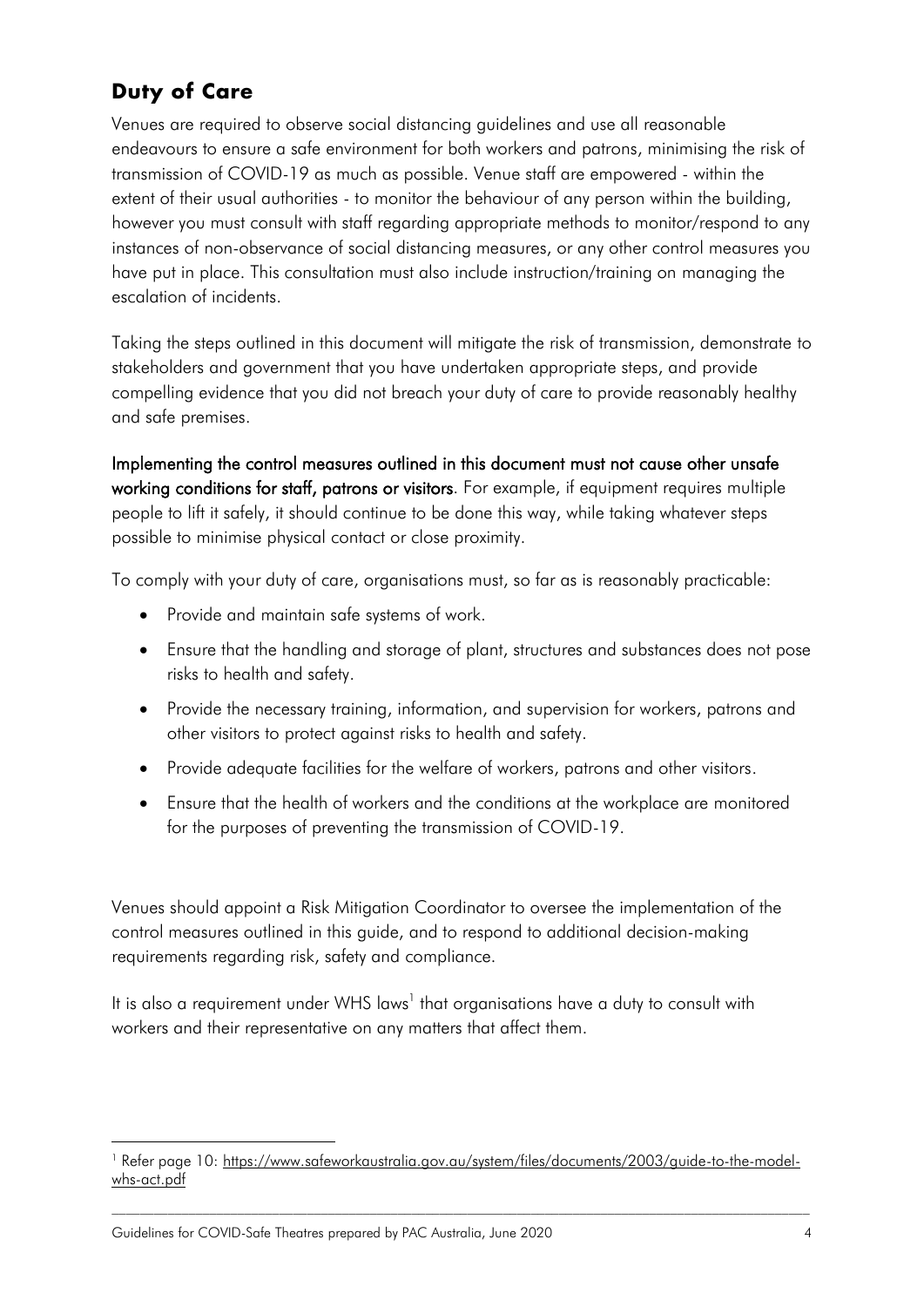### <span id="page-5-0"></span>**Policy Alignment**

In addition to the measures outlined in this document, venues should review other policies, including seeking independent, legal advice prior to amending those policies. These include, but are not limited to:

- Privacy policy e.g. how you intend to use patron data in relation to contact tracing.
- Risk assessment and WHS policy see above.
- Ticketing terms and conditions including your refunds policy e.g. if you wish to impose additional limits on the sale and refund of tickets, conditions of entry, etc.
- Communications policy e.g. when and how to manage contact with the media.
- Emergency response policy e.g. when social distancing is not required in the event of evacuation; how to manage providing First Aid etc.

### <span id="page-5-1"></span>**Social Distancing Rules and Capacity Limits**

Until advised otherwise by government, the social distancing requirements outlined in this document are based on the relevant sqm and 1.5m rules:

- The sam rule indicates that the maximum capacity permissible in any space will be defined by allowing a specified number of square metres per person. At the time of writing, each state and territory require 4sqm per person, with the exception of Western Australia which requires 2sqm per person. Using 4sqm as the example, the capacity of a room will be calculated by measuring the length of the room and the width of the room, multiplying the length by the width to calculate the square metreage, then dividing the area by 4 to determine the maximum number of people allowed.
- The 1.5m rule requires a minimum of 1.5m space between individuals, noting that persons from the same household do not need to observe these limits.

The capacity limits must be applied to each space in the venue (e.g. auditorium, foyer, dressing room, etc).

The three-stage framework for lifting gathering restrictions provided by the federal government<sup>2</sup>, to be implemented on a state by state basis, outlines when gatherings of specific sizes will be permitted, and where. At the time of writing, Stage Three, the last of the current identified stages, permits gatherings of up to 100 people.

For the sake of identifying capacity limits in the auditorium, the position taken is that 100 people includes patrons only and includes stalls, dress circles and balconies – it does not include staff (e.g. ushers) who are required to perform their duties in the auditorium/space. There may be exceptions based on the public health orders in each state and organisations

<sup>2</sup> [https://www.health.gov.au/sites/default/files/documents/2020/05/3-step-framework-for-a-covidsafe-australia-3-step](https://www.health.gov.au/sites/default/files/documents/2020/05/3-step-framework-for-a-covidsafe-australia-3-step-framework-for-a-covidsafe-australia.pdf)[framework-for-a-covidsafe-australia.pdf](https://www.health.gov.au/sites/default/files/documents/2020/05/3-step-framework-for-a-covidsafe-australia-3-step-framework-for-a-covidsafe-australia.pdf)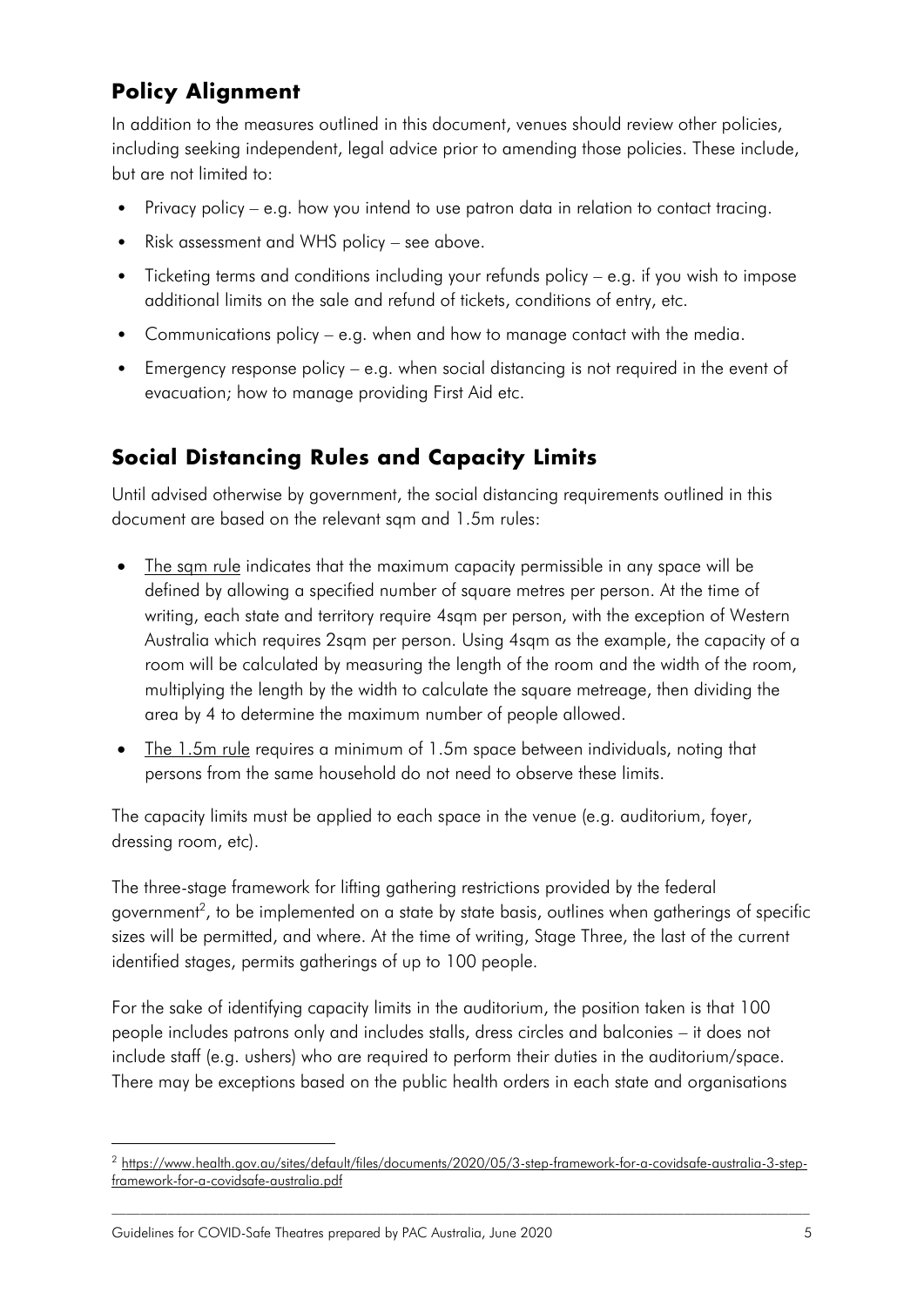should refer to these orders when making the final determination of their maximum auditorium capacity.

There is currently no specific advice on whether the capacity in the auditorium should include performers on stage – however this will also depend on the configuration and design of the stage / house e.g. thrust stages and flat floors provide a higher risk than a proscenium arch with an orchestra pit between the audience and performers. Unless advised otherwise, the capacity limits exclude performers on stage (including orchestra performers) and backstage personnel (e.g. stage management). Performers will be subject to separate capacity limits while on stage or back of house, depending on their distribution throughout dressing rooms and other backstage areas.

If you have more than one performance or function space operating at a time, opening, interval and exit times must be programmed to avoid exceeding capacity limits in shared foyers.

### <span id="page-6-0"></span>**Review**

It is anticipated that amendments will be issued to these Safety Guidelines as the response to the pandemic evolves. It will be important for organisations to regularly review their COVID-19 Safety Plans to ensure their efficacy and responsiveness to the changing environment.

The following circumstances (though not a conclusive list) may provide a trigger-point for an organisation to review their COVID-19 Safety Plan:

- If the State or Territory government introduces, amends or revokes its COVID-19 orders / directions under biosecurity, public health or emergency management legislation.
- If the Federal, State or Territory government amends biosecurity and / or public health laws relating to COVID-19.
- If there is a suspected or confirmed case of COVID-19 in the workplace.
- If the Federal, State or Territory Health Department releases new guidance or amends its existing guidance on COVID-19.
- If the National, State or Territory WHS regulator releases new guidance or amends its existing guidance on COVID-19.

Organisations should take steps to identify the relevant authorities and reliable sources of information within their jurisdiction to be able to monitor updates, so that any necessary changes can be implemented in an appropriately timely manner.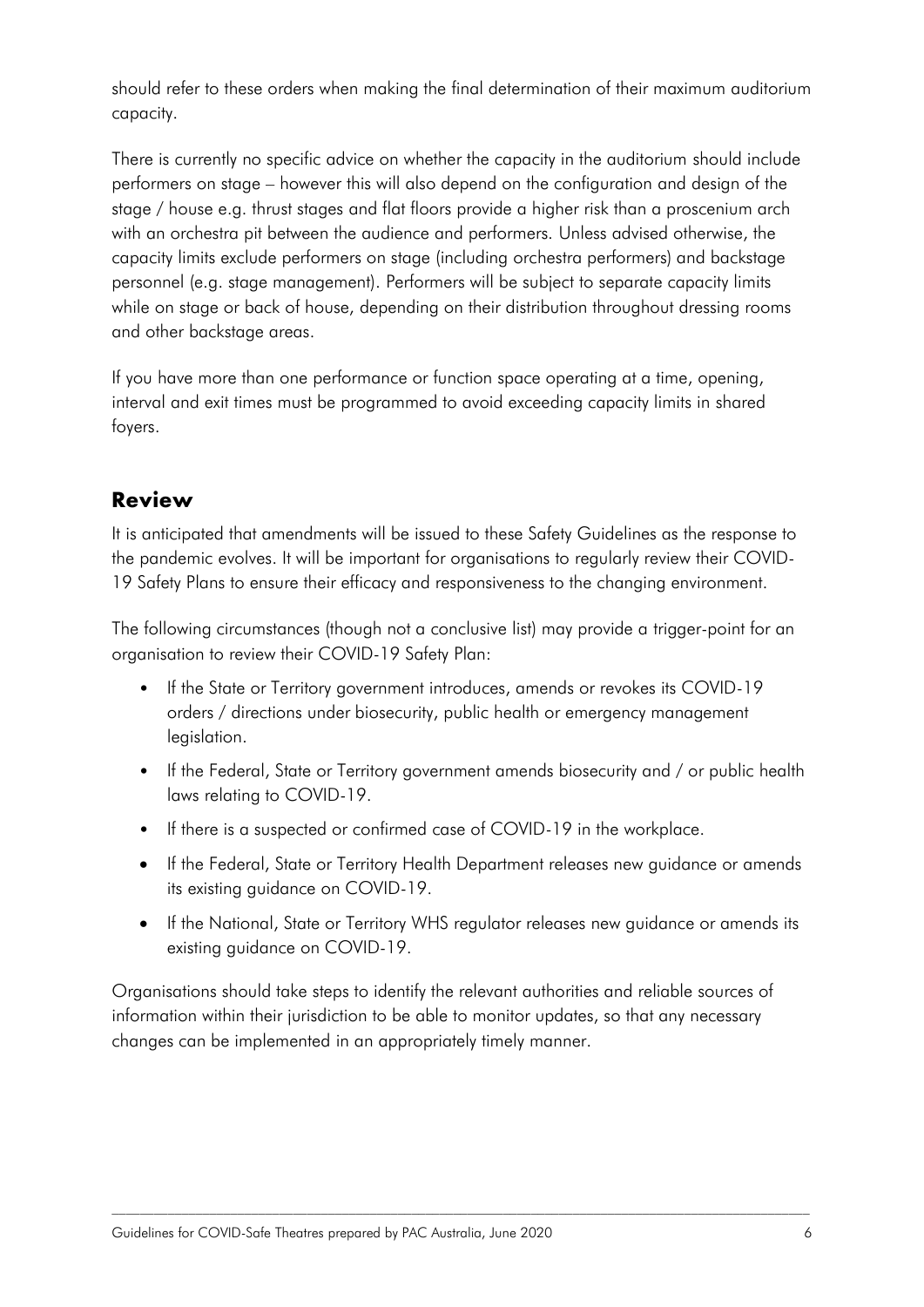## <span id="page-7-0"></span>**Front of House**

### <span id="page-7-1"></span>**General**

- The venue has a duty of care to ensure the relevant social distancing measures are in place, however front of house staff are not required to intervene, nor should they be compelled to expel non-compliant patrons beyond their usual authorities. It is the responsibility of the individual patron to ensure they observe social distancing protocols as directed by the Australian, State and Territory Governments.
- If staff are feeling well, there is no need to use face masks, unless required for other safety purposes e.g. cleaning washrooms.
- Temperature testing of workers and patrons upon entry has not been mandated by the Australian Government at this time.
- Also refer to the section on [Cleaning Guidelines](#page-19-0) for front of house spaces.
- Training in appropriate COVID-19 management skills is available (refer to [Resources\)](#page-19-1).
- Equip each front of house staff member with their own supply of an alcohol-based disinfectant and hand sanitiser.
- Ensure call times allow for additional time to adhere to distancing and cleaning requirements.
- Event staff must be briefed on the particular requirements of that event e.g. additional measures in place due to specific risk related to the artform, audience, or nature of performance.

### <span id="page-7-2"></span>**Audience / patron movement**

<span id="page-7-3"></span>Entering and exiting the building, and moving through public spaces:

- All control measures must ensure that disability access is maintained, including maintaining sightlines/access to any new way-finding instructions when moving through the venue.
- Signage must be provided at the entrance of the building, indicating the maximum number of patrons permitted in the venue at a time. Additional signage must be provided at the entry to individual spaces throughout the venue – e.g. separate foyers, function rooms, washrooms.
- If queues or clusters of patrons are likely to form outside the venue prior to opening the building doors, the venue must provide signage, ground decals and bollarding to allow distanced queuing.
- Identify any building entrances and exits that can be used for single-direction entry / exit.
- Utilise additional entry/exit doors into the venue where available and safe to do so (e.g. can foyer emergency exit doors be used?) and advise preferred entry points for patrons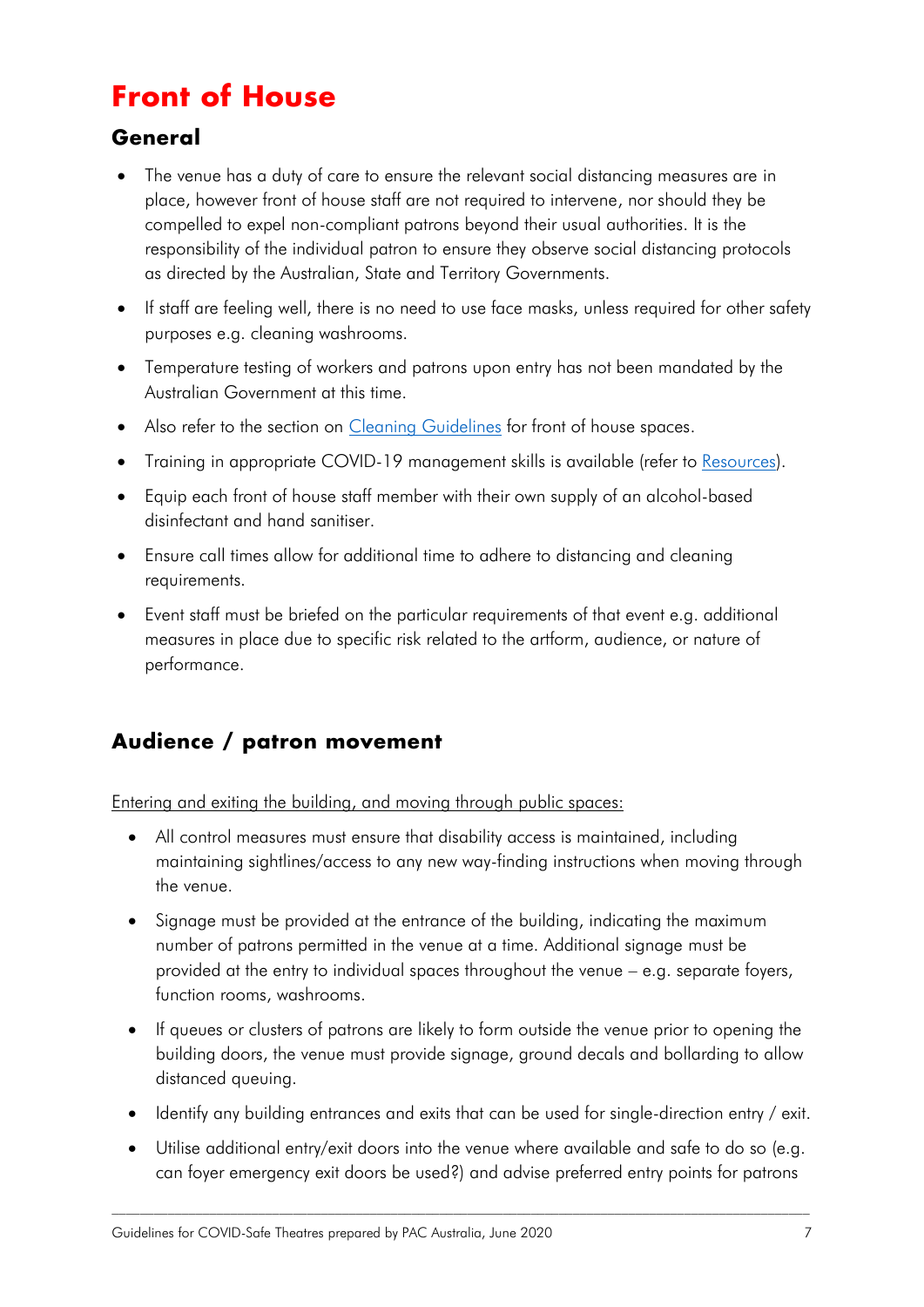on their tickets or in confirmation/welcome emails. If you do identify additional entry/exit doors that can be utilised, note whether they remain universally accessible for all patrons.

- Depending on the size of your foyer spaces, and the expected size of the audience, you may need to open the building and auditorium entrances earlier than usual to allow less queuing for washroom facilities, ticket collection or bar sales. (See below about opening auditorium doors earlier).
- Provide signage, floor decals and bollards to indicate distancing requirements in the foyers where queuing takes place, including the box office, bars, auditorium doors, washrooms and merchandise stands.
- Use both foyer paging (audio) and monitors/signage (visual) to reinforce audience queuing and movement requirements, and ensure this information is accessible for all patrons.
- Where appropriate, provide outdoor heating to allow patrons to gather in outdoor spaces during pre-show/interval, to minimise the number of patrons in limited foyer spaces.
- Provide hand sanitiser stations at all entry and exit points, and throughout foyers, particularly in areas that may have high touchpoints or traffic flows.
- Use foot operated doorstoppers to chock open doors (where safe and appropriate for emergency exit doors) to avoid patrons touching doors.
- There is no requirement to provide 4 square metres of space per person in lifts, however you must still ensure, as far as you reasonably can, that people maintain physical distancing in lifts and lift waiting areas. Clear signage should be displayed in lift cars requesting patrons to observe social distancing and outlining the maximum number of passengers able to use the lift. Priority should be given to patrons with accessibility requirements, and to other patrons requiring assistance.
- Signage should be displayed at the entry point to escalators, advising that physical distancing should be maintained.
- Additional signage about good public hygiene practices should be available in appropriate places around the venue. Include the appropriate phone number that patrons can call if they later suspect or confirm a COVID-19 infection (this is likely your local public health authority).
- Venues must implement a method to record patron contact information, whether the event is ticketed or not, for contact tracing purposes if needed.
- For private events, a list of attendees with contact information should be provided by event organisers in advance. Organisations should include a brief privacy statement to the event organisers, advising how the contact information collected will be used, stored and destroyed.
- If bag searches are a standard security protocol at your venue, utilise the inspection protocol whereby patrons open their own bags and follow the direction of security staff.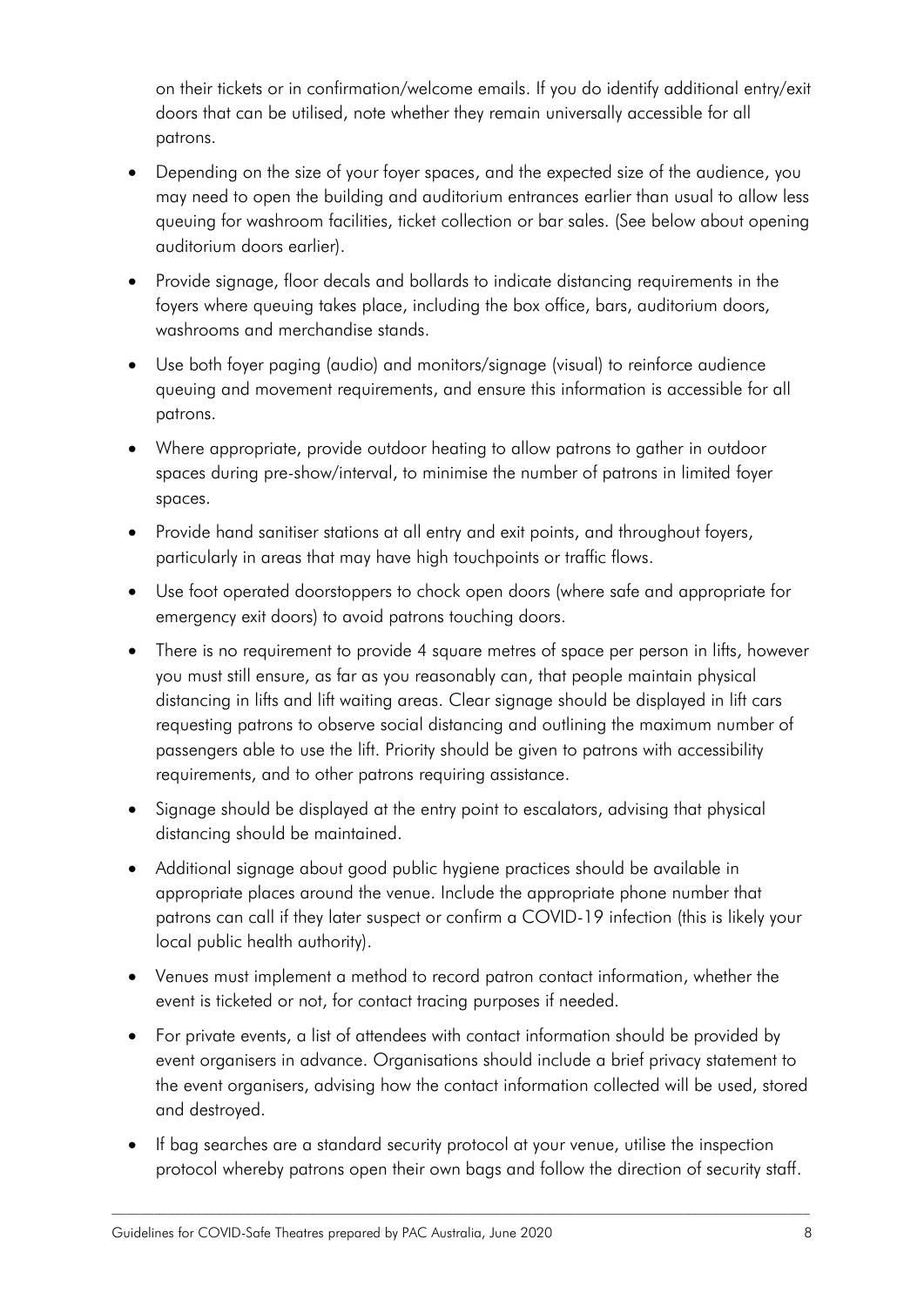If security staff need to touch the patrons' belongings, they should wear latex gloves which are regularly changed.

- Foyer furniture should be arranged in a format that is consistent with social distancing (noting that not all patrons are required to distance from people within their own group). Remove foyer furniture that is excessive to the room's adjusted capacity. Note that patrons with accessibility requirements may need priority access to furniture.
- Staff/cleaners should regularly clean washrooms and monitor stock levels throughout the event.
- Provide touch-free bins throughout the venue.

#### <span id="page-9-0"></span>Entering, exiting and seating in the auditorium

- Only front of house staff should open and close auditorium doors to minimise patron contact.
- Ticket ripping should be eliminated to avoid contact– utilise scanners or simply sight tickets upon entry.
- Consider, where appropriate, devising a phased/staggered plan for seating patrons in the auditorium (similar to plane boarding) based on the specific configuration of your venue. This may be aided by pre-queuing, foyer paging announcements, or instructions provided to audiences upon entry to the building.
- Provide signage at exits requesting patrons disperse swiftly to avoid crowding near exits.
- Intervals may need to be extended to allow for safe flow of audience traffic, depending on your audience capacity.
- Negotiate with the hirer/producer as to whether audience members are permitted to leave their phones on (but on silent) to ensure that the COVIDSafe app is effective for anyone using it. An alternative option would be to request phones be turned to airplane mode and then have Bluetooth turned on.

### <span id="page-9-1"></span>**Counters – concessions, ticketing and cloaking**

- Equip each front of house staff member with their own supply of an alcohol-based disinfectant and hand sanitiser, or ensure a touch free hand sanitiser station is available at points of sale.
- Provide signage, floor decals and bollards to indicate distancing requirements wherever queuing takes place, including the box office, bars, auditorium doors, washrooms and merchandise stands.
- Utilise contact-free payments (e.g. Tap and Go) for all merchandise, bar and concession sales.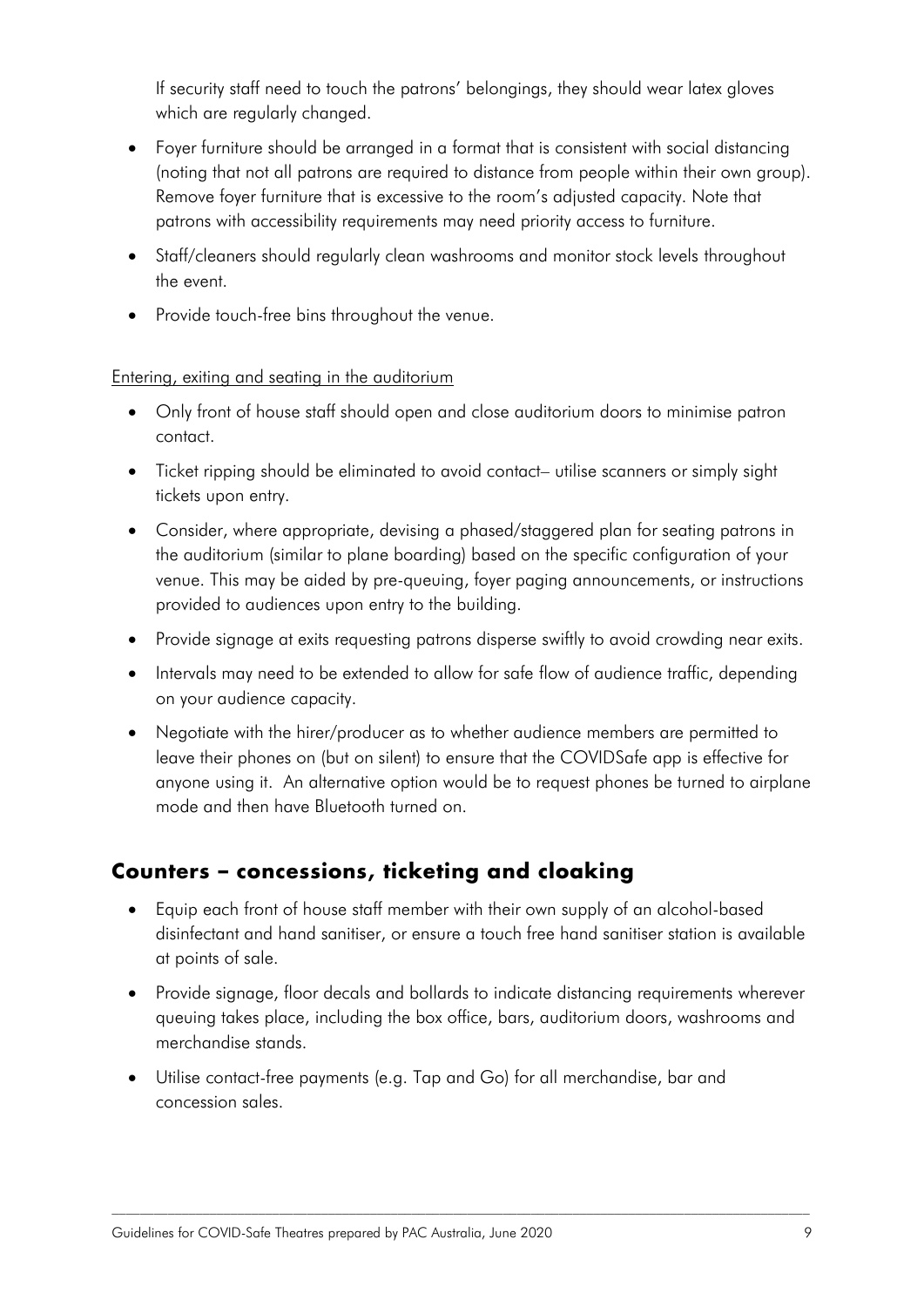- Installing Perspex screens at appropriate points of sale may slow the sales process and extend time spent in queues; therefore, venues should independently evaluate whether they provide sufficient benefit.
- Merchandise stands should include signage that all sales are final, and goods purchased cannot be returned (unless faulty).
- Contact with patrons' personal belongings should be minimised as much as possible, but may be unavoidable with cloaking facilities. An option may be to provide trays for patrons to place their belongings in which are then used to transport the items onto cloaking shelves (similar to the trays used at security screening points at airports).
- Adopt single-use tickets for cloaking.
- Refer to **Food & Beverage** section for staff POS requirements.

## <span id="page-10-0"></span>**Ticketing**

- Include text during the sales process asking patrons to confirm that they agree to only attend the event/performance if they are in good health.
- Note any revised or preferred building entry requirements e.g. patrons entering the auditorium via Door X will be asked to enter the building via the southern foyer entrance.
- Encourage audience members to download and register details in the COVIDSafe app.
- Provide a contact number for patrons to use if they suspect an infection after the event this is likely your local public health authority.
- Clearly articulate your refund policy with both audience members and the producer/hirer. Ensure your refund policy is consistent across all performances and events, to avoid patrons potentially being eligible for refunds for some performances/events but not others.
- Wherever possible, only use contactless (e.g. Tap and Go) payments for counter sales and utilise print at home, or e-tickets.
- Equip ticketing staff with their own supply of an alcohol-based disinfectant and hand sanitiser, or ensure a touch free hand sanitiser station is available at points of sale.

## <span id="page-10-1"></span>**Food & Beverage**

The measures outlined below apply to all food and beverage services – including patron service, function catering, back of house and staff catering.

Venues operating cafes, restaurants or other dining options should refer to the relevant Safe [Work Australia guidelines for hospitality.](#page-19-1)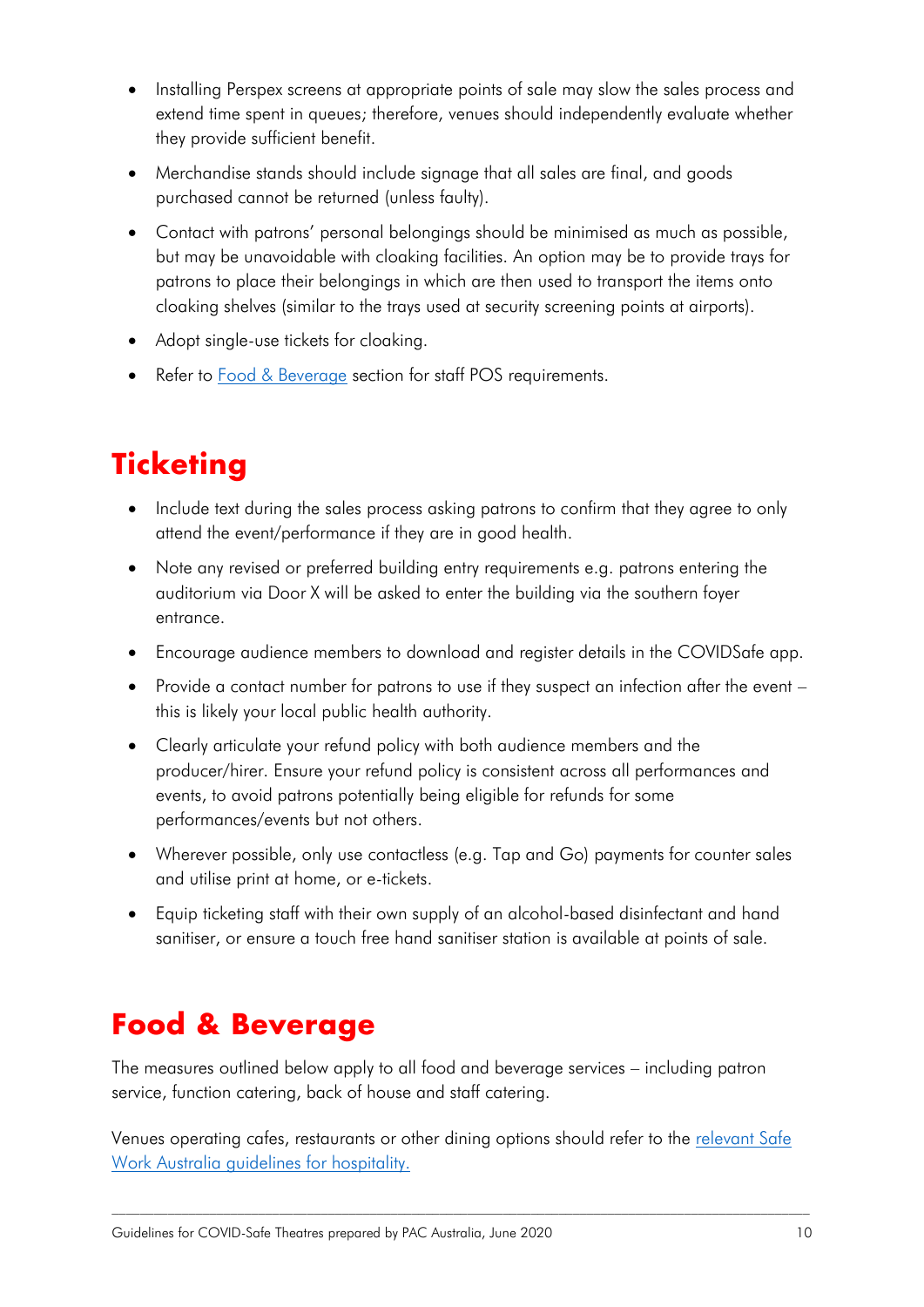Also refer to the section on [Cleaning Guidelines](#page-19-0) contained in this document.

- Include appropriate measures outlined in the **Front of House** section above regarding queuing at bars, counters etc.
- Consider replacing fresh food with pre-packaged options for over the counter sales.
- If your current policy does not permit beverages in the auditorium, consider revising it, to reduce patron time spent in crowded foyers. Further consideration will be required regarding the additional cleaning, sanitation, and safety requirements of permitting consumption in the auditorium.
- If serving staff are feeling well, there is no need to use face masks, unless required for other safety purposes.
- Serving staff should wear latex gloves, which are changed at regular intervals.
- Equip each staff member with their own supply of an alcohol-based disinfectant and hand sanitiser or ensure there are touch-free hand sanitising stations available within easy reach.
- Buffet food service should be avoided, even if sneeze/cough guards are in place.
- Patrons should be individually served plates, cutlery and other such items, rather than allowing them to access these items from a shared stack/container. Likewise, shared condiments should be avoided.
- Limit the use of straws if they're needed, use pre-wrapped straws.
- Avoid using fountain water stands to avoid used bottle tops contaminating the taps. Where possible, provide hands-free stations. Alternatively, use signage to indicate appropriate containers that can be used, and how to use the fountain without contact – though the preference is to not use any shared units.
- Caterers and other third-party providers must provide their COVID-19 Safety Plan and acknowledge receipt of the venue's own plan, along with acceptance of the safety measure in place on site.
- Apply appropriate distancing of tables and chairs in communal dining/drinking spaces.
- Avoid reusable, plastic menus and use boards or monitors instead. Single-use paper menus may be acceptable.
- Assign one point-of-sale position per staff member, and clean/sanitise the equipment between shifts. If a single point of sale per staff member is not possible, use regularly replaced gloves, hand sanitisers, and regularly wipe down the equipment. For touch screen devices, provide staff with their own stylus to avoid direct hand contact and limiting the need to regularly clean the unit.
- Staff should not handle the patron's ID if they are required to verify a patron's age.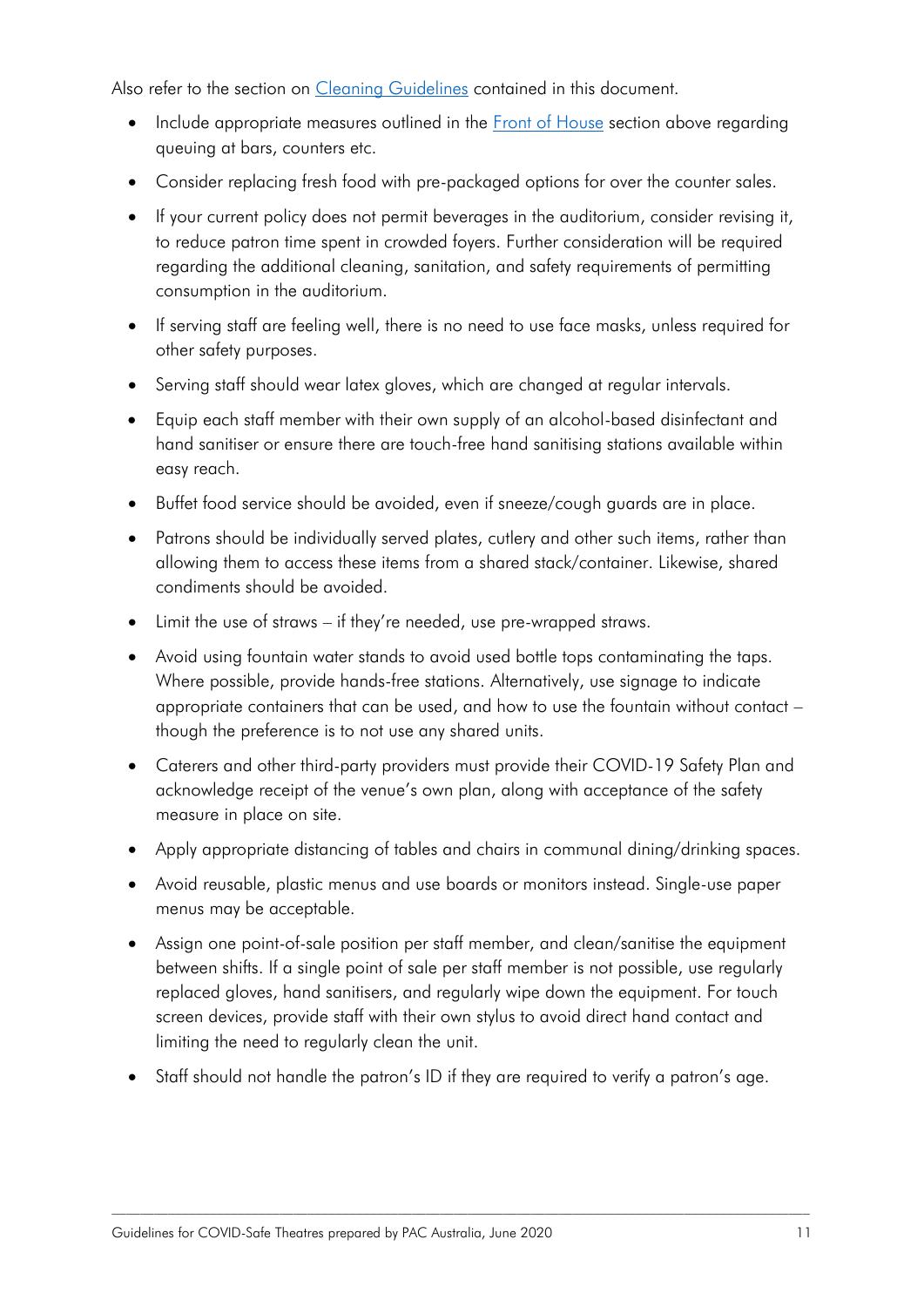## <span id="page-12-0"></span>**Back of House**

- All control measures must ensure that disability access is maintained, including maintaining sightlines/access to any new way-finding instructions when moving through the venue.
- Event staff must be briefed on the particular requirements of that event e.g. additional measures in place due to specific risk related to the artform, audience, or nature of performance.
- Equip each staff member with their own supply of an alcohol-based disinfectant and hand sanitiser or ensure there are touch-free hand sanitising stations available within easy reach.
- Provide hand sanitiser stations throughout back of house areas, including at stage door and loading dock entrances, wing space, corridors and control rooms. Consider areas that may have high touchpoints or traffic flows.
- Existing site inductions should be revised to include the COVID-19 requirements in place at your venue.
- Use signage to indicate the maximum number of persons permitted in each individual space at a time: dressing rooms, rehearsal and warm up rooms, green room, stage door, loading dock, bio box/control room etc.
- Use signage to limit crossover in enclosed areas i.e. one person to a narrow corridor at a time, or do not enter dressing rooms unless space restrictions can be met.
- Identify all shared equipment that requires sanitation/cleaning between users/uses e.g. follow spots, paging mic, battery packs, microphones, consoles etc, and develop a procedure for identifying sanitised equipment. Example: sanitised radio mics are placed on a specific, labelled table; use colour-coded tape or stickers to identify when equipment has been cleaned and is ready for next use.
- Require crew members to be responsible for the same equipment where feasible, to avoid cross contamination
- Provide staff with their own personal safety equipment, where PPE is required (e.g. safety masks)
- Remove excess gear that may be stored in wing space, loading docks etc to maximise the space available to maintain appropriate distancing.
- Identify existing spaces around the venue that can be used to create a temporary increase in dressing room facilities.
- Consider any fixed or temporary spaces that can be utilised in neighbouring buildings or outside spaces (e.g. tents, demountables), with easy access to back of house/stage door, that can be constructed to maximise dressing room space for events with large numbers of performers e.g. dance schools.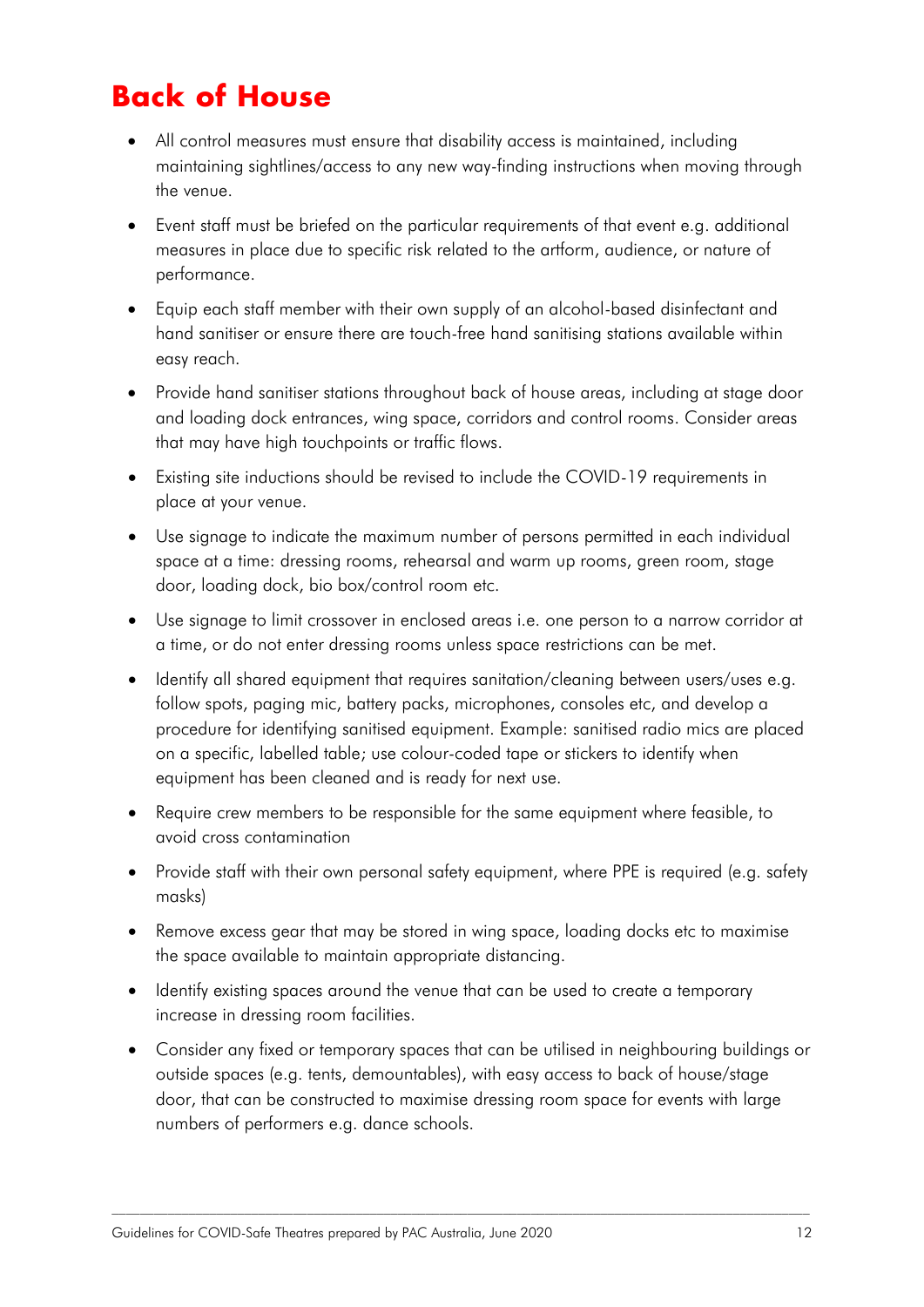- Identify any alternative spaces in the venue that can be used in lieu of the orchestra pit, to allow appropriate performer distancing.
- Provide signage about good public hygiene practices throughout back of house spaces, including workplace specific practices in place at your venue e.g. "Dressing rooms are cleaned and sanitised between uses".
- Incoming production companies and hirers should provide their COVID-19 safety plan in advance of arrival, and discuss their specific requirements/plans with the venue.
- Incoming suppliers/sub-contractors/service providers should provide their specific COVID-19 safety plan.
- Performers, crew and other back of house staff may be asked to declare they are well and fit for work, and that they agree to abide by the safety guidelines set out by the workplace. Alternatively, ensure that your hirers COVID-19 Safety Plan addresses this requirement.
- All persons entering back of house spaces (excluding venue personnel) must be recorded upon entry, including performers, crew, suppliers, etc.
- Provide performers with bagged, clean towels and laundry bags for used costume items before transfer to wardrobe facilities.
- Ensure performers are provided with sufficient space to keep their wardrobe, makeup, props and personal belongings separate.
- Ensure call times allow for additional time to adhere to distancing and cleaning requirements.
- If staff and crew are feeling well, there is no need to wear masks, unless required for other workplace safety purposes.
- Refer to the [Cleaning Guidelines](#page-19-0) outlined later in this document.
- Display Support Act and Arts Wellbeing Collective resources, visible to all performers, crew and staff.

The need for social distancing must not cause other unsafe working conditions for crew. For example, if equipment requires multiple people to lift it safely, it should continue to be done this way, while taking whatever steps possible to minimise physical contact or close proximity.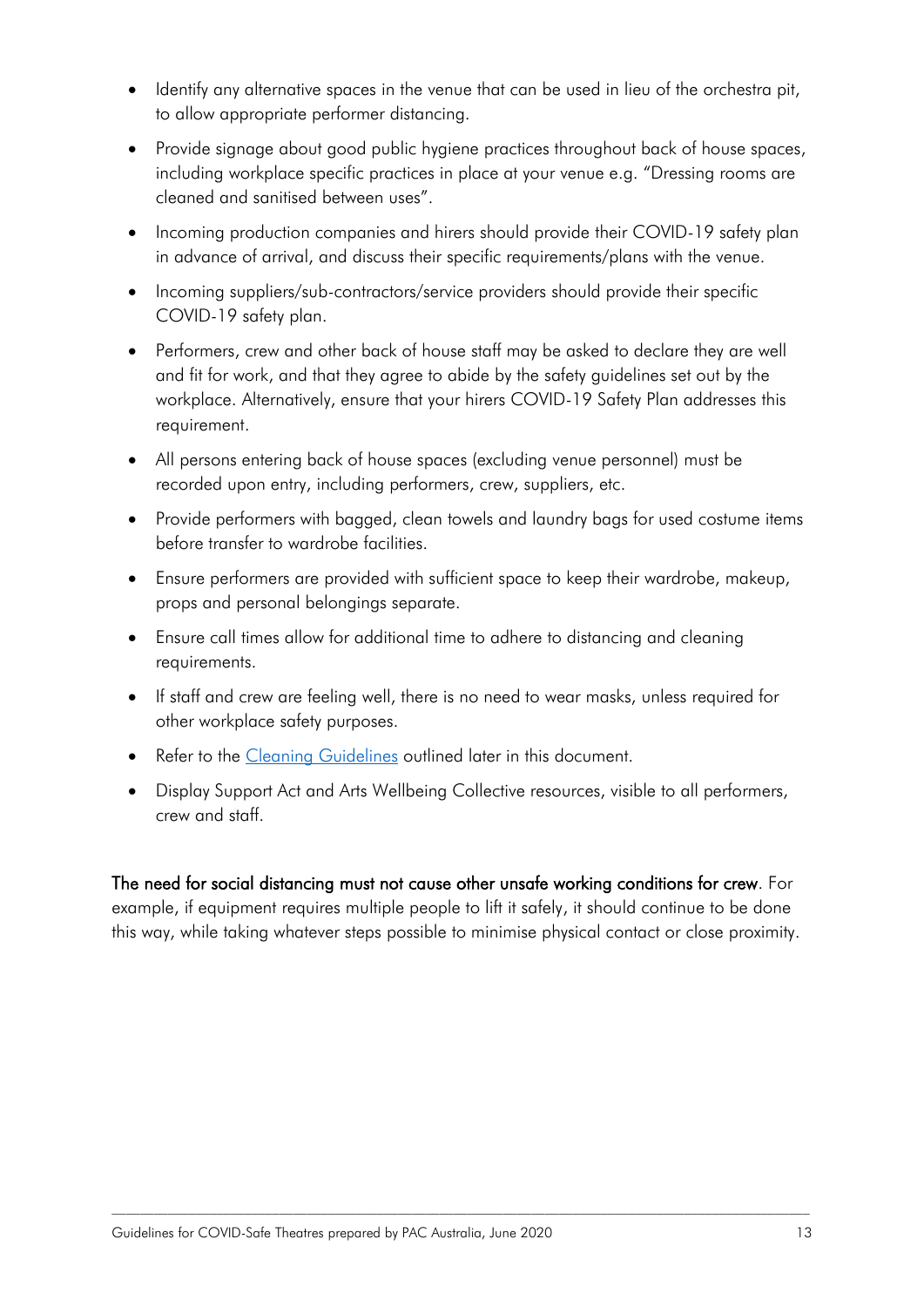## <span id="page-14-0"></span>**Office & General Administration**

- Remind staff to maintain good personal hygiene.
- Remind staff to stay away from the workplace if feeling unwell.
- Digitise paperwork where possible.
- Identify shared equipment that requires sanitising/cleaning between users: box office terminals, EFTPOS terminals, reception desks, conference tables, staff kitchen equipment.
- Remove 'hot desk' options if appropriate sanitising/cleaning is not possible between uses.
- Identify the appropriate capacity per office/meeting space based on the 4sqm rule.
- Stagger employee start/finish times, or working from home days, or alter business hours to effectively manage arrival/departure times and the capacity of workspaces.
- Consider installing physical barriers (e.g. partitions) between workspaces where 1.5m distancing isn't possible.
- Provide appropriate signage about good hygiene practices.
- Provide hand sanitiser at the entry of administration and box offices.
- Provide hand sanitiser at reception, and require all visitors (e.g. people attending meetings) to sign in and provide contact details on arrival.
- Provide ALL staff with an action list of required responses if they or someone from their household have been exposed to, or have contracted COVID-19.
- Minimise face to face meetings where possible (utilise online meeting facilities) this applies both to staff and external stakeholders.
- Staff/attendees that do need to attend meetings in person should be seated a minimum 1.5m apart and avoid sitting face to face, particularly if the table provides less than 1.5m distance between attendees. Sitting side by side (1.5m apart) or offset seating is preferred.
- Request contactless delivery for any goods arriving at the venue.
- Any contractors on site (deliveries, maintenance work etc) should be given clear instructions on any relevant protocols for the areas of the venue they will be accessing, and their attendance on site must be registered, along with contact information.
- Manage staff mental wellbeing through appropriate consultation, making signage and printed/online materials available, and designate an appropriate contact within your organisation or department for communicating staff concerns.
- Limit shared food, e.g. birthday cakes, 'family-style' staff meals, etc.
- Adopt cashless payment methods for petty cash, including pre-paid debit cards.
- Anyone who feels unwell should be encouraged to stay at home and not come into the workplace and seek medical advice if necessary.
- Refer to the [Cleaning Guidelines](#page-19-0) provided in this document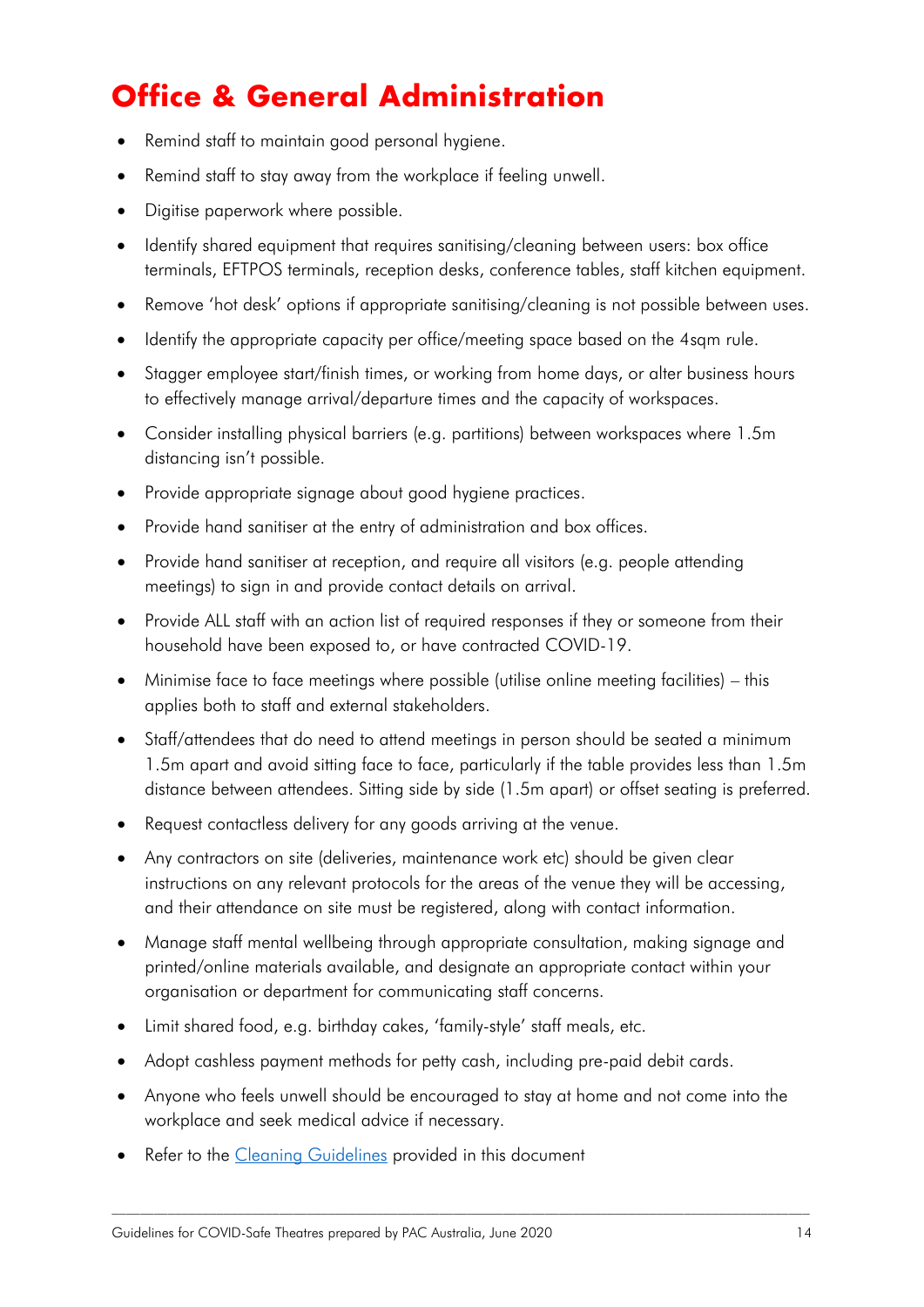## <span id="page-15-0"></span>**Training**

- In some instances, venue staff should [undertake](#page-20-0) external training in COVID-19 specific safety practices, particularly your appointed Risk Mitigation Coordinator.
- Additional training/updates for staff holding First Aid certificates should be undertaken to understand changes to delivering First Aid in the COVID-19 context.
- Venues should ensure that all staff are consulted/briefed on new health and safety practices to be implemented in your workplace. Event staff must be briefed on the particular requirements of that event, e.g. additional measures in place due to specific risk related to the artform, audience, or nature of performance.
- Supervisors and team leaders should undertake training in identifying mental health issues with a specific COVID-19 emphasis so they can refer affected individuals to, and assist in providing, support. This training must include preventative measures organisations must implement, along with response measures.

## <span id="page-15-1"></span>**Internal Communications**

It is important to communicate to all staff that they should:

- Follow all directions and instructions given in relation to minimising or eliminating the risk of COVID-19 in the workplace.
- Follow physical distancing and hygiene protocols.
- Contact their supervisor, and not attend the workplace if they are displaying symptoms of COVID-19 or are feeling unwell.
- Report any suspected or confirmed case of COVID-19 to their supervisors.
- Report any patrons or visitors to the workplace who are not observing social distancing requirements.
- Use PPF as instructed
- Take reasonable care for their health and safety outside the workplace (in respect of COVID-19 transmission).

Employers should display signage in prominent locations throughout the workplace which outline the [symptoms of COVID-19,](#page-20-0) and inform workers who to contact/what to do if they begin feeling any of these symptoms at work (also refer to section: [Outbreak Plan\)](#page-17-2).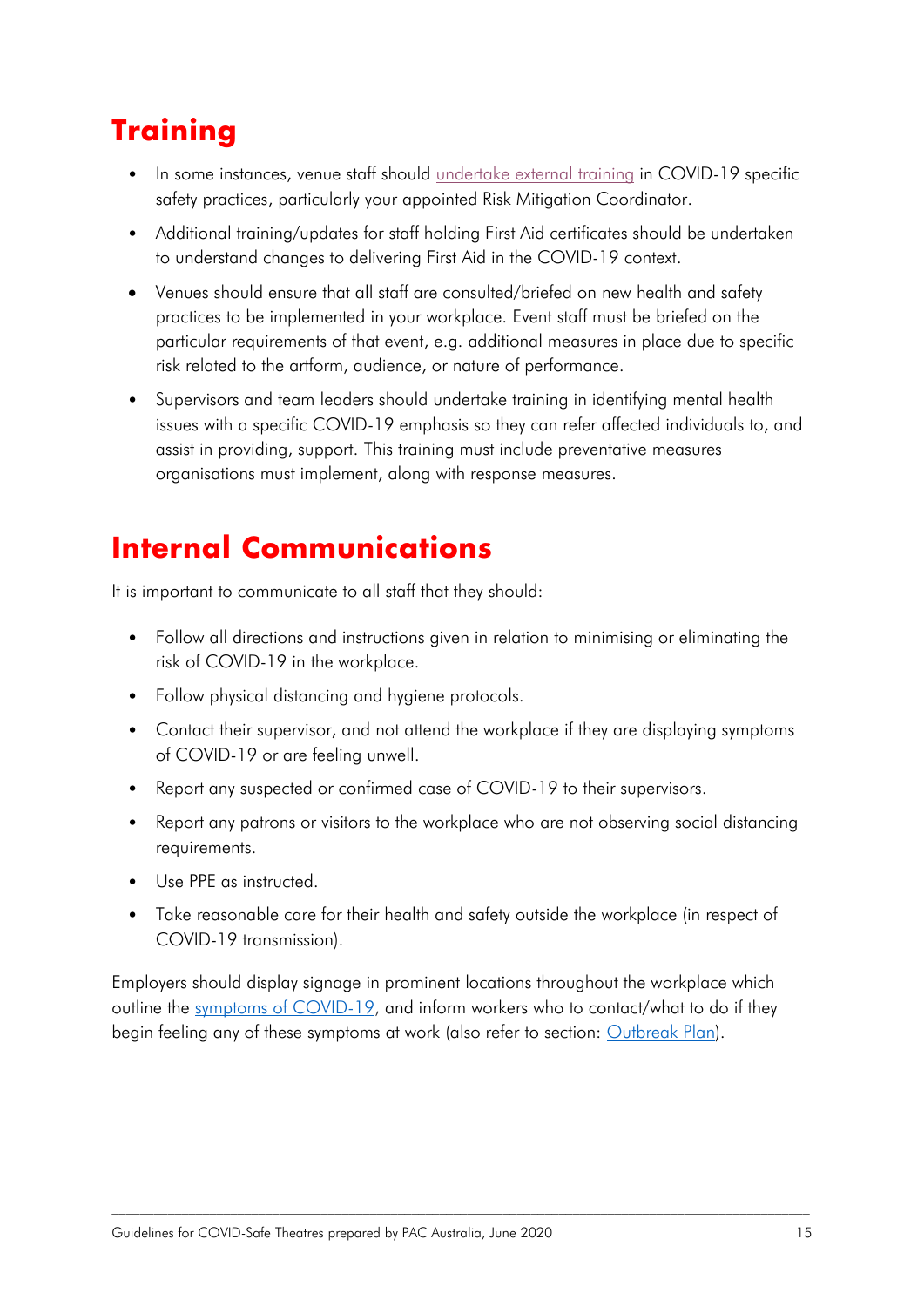## <span id="page-16-0"></span>**External Communications**

The guidelines outlined in this section are not related to marketing or measuring/accommodating audience sentiment about attending your venue. This section relates to communications you should devise regarding your organisation's COVID-safe plans and responses.

### <span id="page-16-1"></span>**Advance communication**

Patrons are required to observe social distancing requirements, and good communication before and during an event will ensure they can confidently do so.

By the time audiences are permitted to attend public performances or events, the required distancing measures will likely already be socialised by the public, however it is important to communicate what audiences should expect when attending your venue.

- Include text during the sales process asking patrons to confirm that they agree to only attend the event/performance if they are in good health.
- Clearly articulate your refund policy with both audience members and the producer/hirer. Ensure your refund policy is consistent across all performances and events, to avoid patrons potentially being eligible for refunds for some performances/events but not others.
- Confirmation emails (or a letter accompanying hard tickets) should include your social distancing plan, including when the venue doors will be open, whether the bars and cloaking services will be open, if you will be conducting temperature checks on entry, how audience members will be asked to queue and exit the venue, and any other relevant rules you will be asking them to observe.
- Note any revised or preferred building entry requirements e.g. *patrons entering the* auditorium via Door X will be asked to enter the building via the southern foyer entrance. Ensure that access requirements are accounted for when providing instructions.
- Encourage audience members to use the COVIDSafe app, and include a reminder that they must have the app open and running in the background in order for it to be effective.
- Provide a contact number for patrons to use if they suspect an infection after the event.

These communications can be made available on your website, through EDMS, on your social media channels, ticketing purchasing sites or via text messaging – refer to your privacy policy for how patron contact information can be used.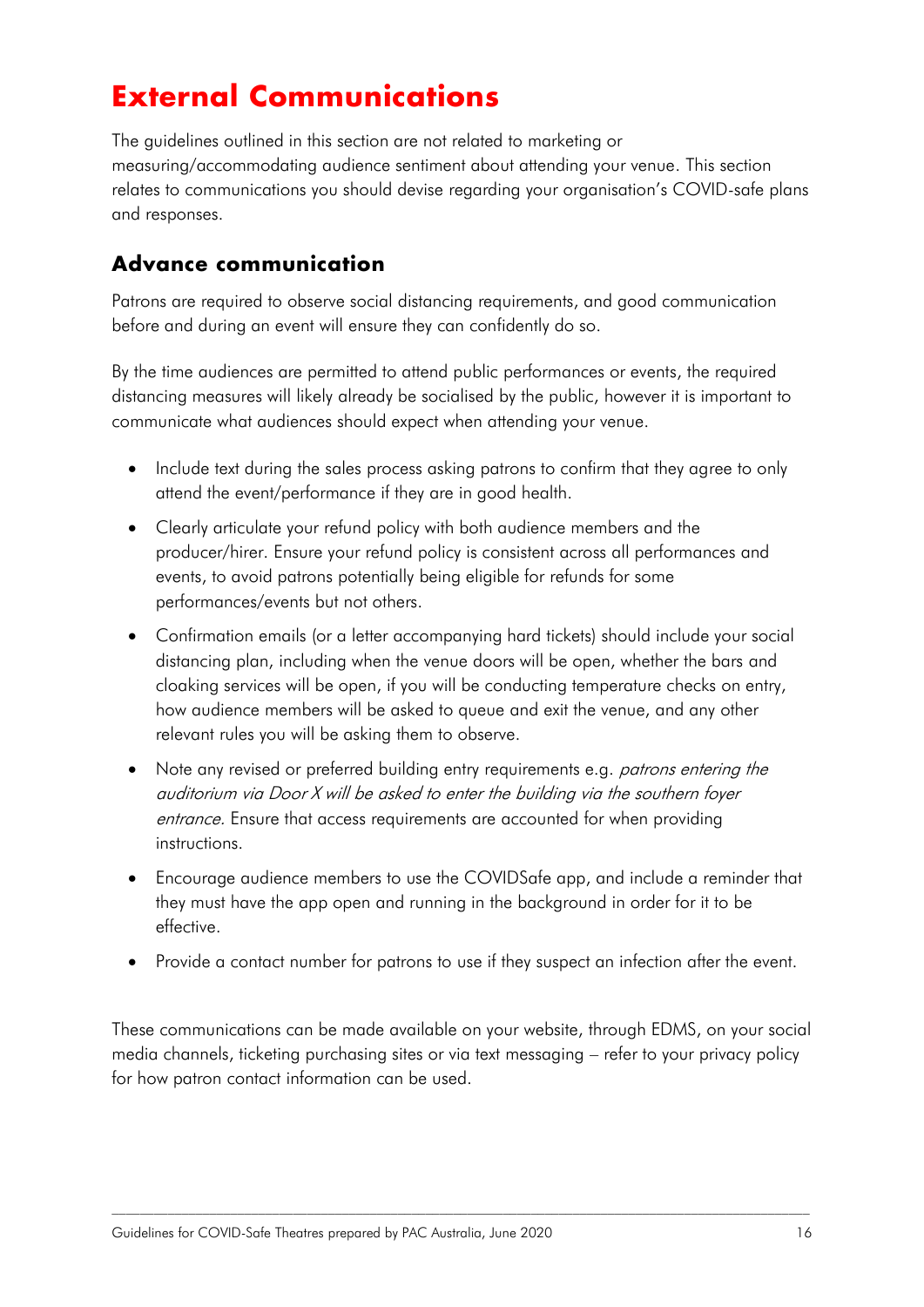### <span id="page-17-0"></span>**During the event/performance**

- Ensure appropriate signage is displayed at entrances and throughout the venue about public hygiene practices and capacity limits.
- Provide signage indicating alternative entry points.
- Use both foyer paging (audio) and monitors/signage (visual) to reinforce audience queuing and movement requirements and ensure this information is accessible for all patrons.
- Ensure all types of communication at the event (oral, visual) take into account the needs of hearing or vision impaired patrons.
- Where appropriate, display a reminder to switch on the COVID-19 app and have it running in the background, including why this is useful for contact tracing.

#### <span id="page-17-1"></span>**Post-event**

Outbreaks of COVID-19 in your workplace may be reported on in the media, and subject your organisation to scrutiny. It is important to establish your communication strategy ahead of time, in order to manage the relationship with all stakeholders and any interested parties reporting on the matter.

Refer to the following Outbreak Plan section for how you may need to contact patrons, authorities and other stakeholders post-event.

## <span id="page-17-2"></span>**Outbreak Plan**

What to expect when a patron has been at your venue and is subsequently diagnosed with COVID-19: *<https://paca.org.au/coronavirus-patron>*

The key to managing a local coronavirus outbreak when any person diagnosed with COVID-19 has been at your venue is ensuring you have a plan in place in advance. Noting the infected person may be a patron, a staff member, or a visiting producer's/hirer's performer or crew member.

- For contact tracing purposes, ensure you have implemented procedures for recording contact information for non-ticketed events, ticketed events, visiting companies' staff, and any other visitors to your venue.
- Ensure your contact lists are up to date and include all staff, contractors, your local Public Health Unit, and out of hours contacts for your cleaning company.
- Ensure your local Public Health Unit has the most relevant contact information for your venue – appoint a representative to be a designated contact for this purpose.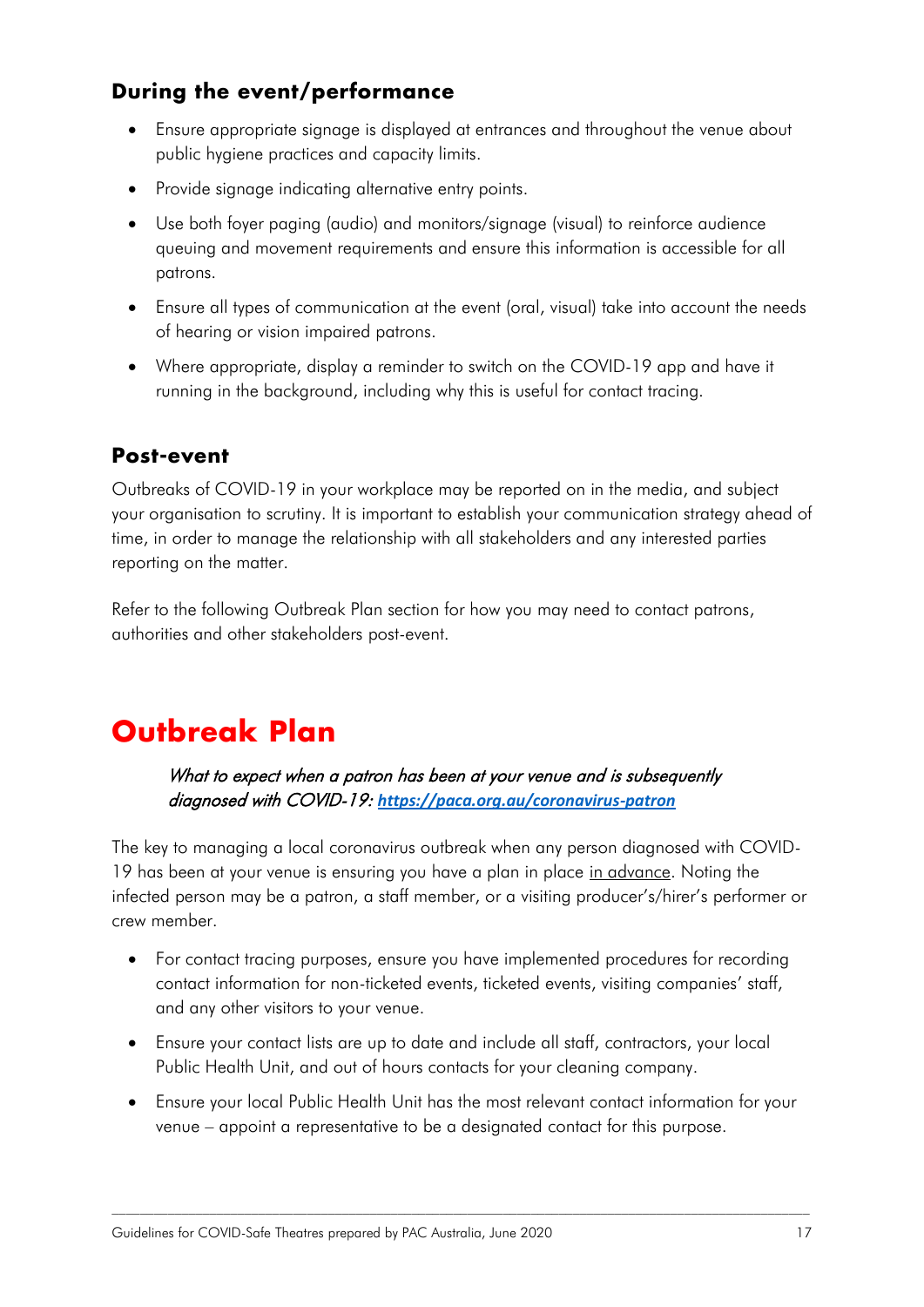- Should the infected individual contact you directly, have a checklist of questions ready to ask the infected individual (or provide this list to your local Public Health Unit so they are aware of your organisations' specific circumstances.)
	- o Have they notified the local Public Health Authority? If not, provide them with that contact information.
	- o Confirm what date they were in the venue, and which performance they attended, including the time (in case there were multiple performances that day).
	- o Did they attend other local establishments before or after their attendance at your venue?
	- o Where did they enter the venue? Did they use the washrooms? Ride in the lift? Pick up tickets from the box office? Use the cloakroom? Buy anything from the bar? Ask them to trace their movement through the venue.
- Confirm how you plan to notify relevant patrons, producers/hirers and other stakeholders, or how your local public health authority will do this on your behalf, and how contact tracing will be conducted. If you are asked to contact any stakeholders, having your notification pre-emptively drafted will assist if you are in crisis-response mode.
- Confirm with your cleaning company that the nature of your operation may require them to mobilise on short notice in the case of a diagnosed patron at the venue, and ensure they have the qualifications and capacity to respond if needed. Ensure your cleaning company have their own COVID-Safety Plan in place and have the necessary qualifications and equipment to undertake the cleaning and disinfection process.
- Clean and disinfect the areas where the person has been in the venue, and prohibit other persons from entering those areas until the process is complete. Depending on the timing and location of these areas, you may need to implement an evacuation.
- Implement a procedure to investigate and review existing procedures in the wake of the infected person being in your venue.
- Along with the above measures, venues should establish a specific procedure for managing staff illness.
	- o If a staff member contracts COVID-19, identify whether staff who worked alongside this person will be asked to self-quarantine, and identify whether you have the necessary contingencies in place to fulfil the duties of anyone absent from work.
	- o Staff members who have a suspected or diagnosed case of COVID-19 must provide a medical certificate clearing them to return to the workplace.
	- o Staff members who have been in close contact with a person who tests positive, but are not presently symptomatic, should not return to the workplace for 14 days after their last close contact.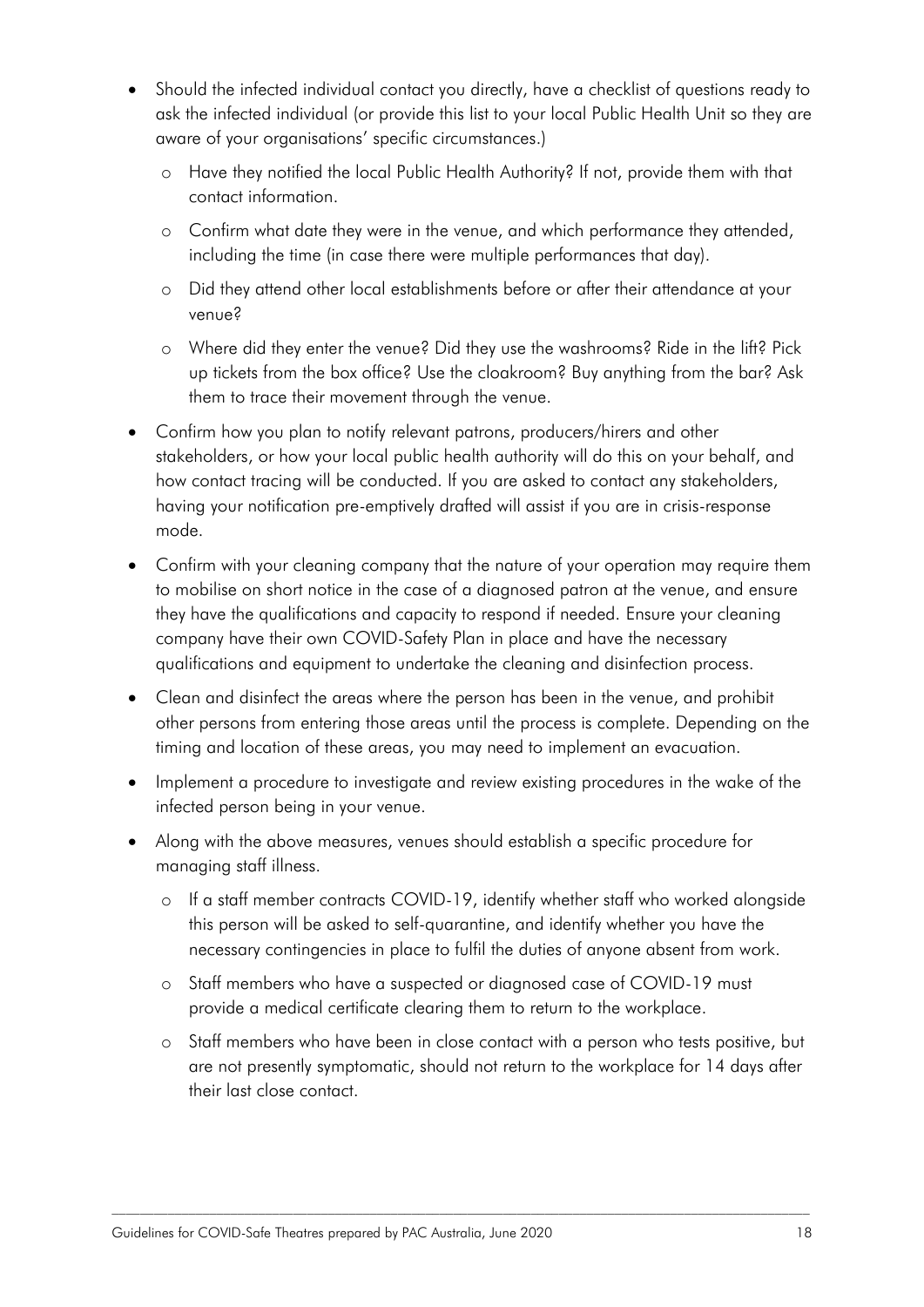## <span id="page-19-0"></span>**Cleaning requirements**

Organisations should review the COVID-19 cleaning requirements outlined by Safe Work Australia, which outline:

- 1. Cleaning requirements during the COVID-19 pandemic.
- 2. Suitable cleaning and disinfecting solutions.
- 3. A checklist of standard precautions for cleaning.
- 4. Recommended cleaning by surface type (e.g. fabrics, metals, concrete, etc).
- 5. Recommended cleaning by item (e.g. carpets, chairs, computer hardware, surface plates, etc).

<span id="page-19-1"></span>Review: Safe Work Australia – [How to Clean and Disinfect Your Workplace.](https://swa.govcms.gov.au/sites/default/files/2020-04/how-to-clean-disinfect-your-workplace-covid19.pdf)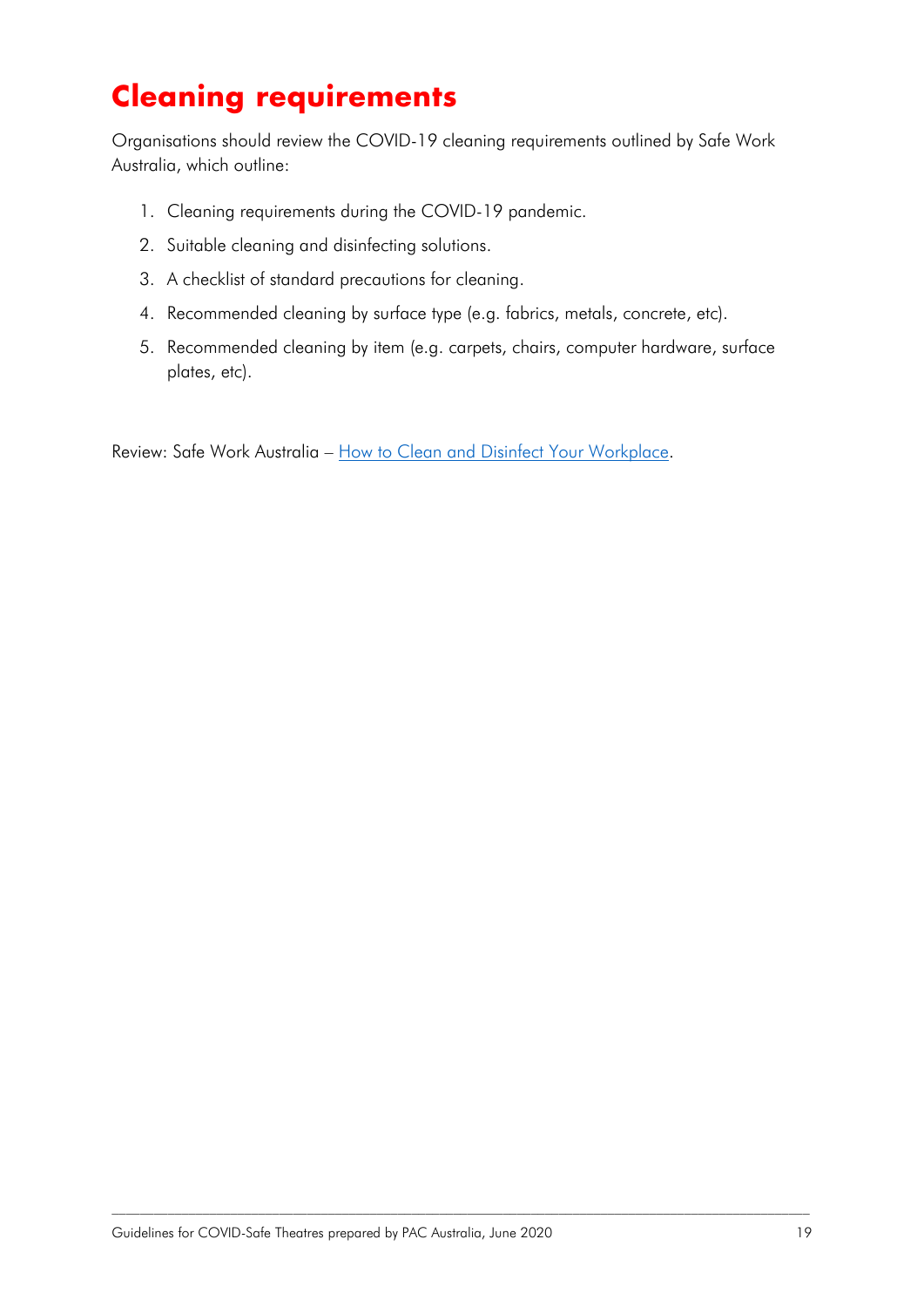## <span id="page-20-0"></span>**Resources**

#### State-by-State Incident Notification COVID-19

[https://www.safeworkaustralia.gov.au/sites/default/files/2020-05/Incident\\_notification\\_fact](https://www.safeworkaustralia.gov.au/sites/default/files/2020-05/Incident_notification_fact-sheet_COVID19_26_May2020.pdf)sheet COVID19 26 May2020.pdf

#### Safe Work Australia signage and posters:

<https://swa.govcms.gov.au/doc/signage-and-posters-covid-19>

How to clean and disinfect your workplace: [https://swa.govcms.gov.au/sites/default/files/2020-04/how-to-clean-disinfect-your](https://swa.govcms.gov.au/sites/default/files/2020-04/how-to-clean-disinfect-your-workplace-covid19.pdf)[workplace-covid19.pdf](https://swa.govcms.gov.au/sites/default/files/2020-04/how-to-clean-disinfect-your-workplace-covid19.pdf)

#### Training for workplace COVID-19 safety:

<https://ministers.dese.gov.au/cash/fast-tracking-upskilling-australian-workers-covid-19-safety>

#### **COVIDSafe App Guidance:**

[https://www.safeworkaustralia.gov.au/covid-19-information-workplaces/other](https://www.safeworkaustralia.gov.au/covid-19-information-workplaces/other-resources/covidsafe-app-guidance)[resources/covidsafe-app-guidance](https://www.safeworkaustralia.gov.au/covid-19-information-workplaces/other-resources/covidsafe-app-guidance)

#### Safe Work Australia resources for hospitality outlets:

[https://www.safeworkaustralia.gov.au/covid-19-information-workplaces/industry](https://www.safeworkaustralia.gov.au/covid-19-information-workplaces/industry-information/hospitality/covid-19-your-workplace?tab=tab-toc-employer)[information/hospitality/covid-19-your-workplace?tab=tab-toc-employer](https://www.safeworkaustralia.gov.au/covid-19-information-workplaces/industry-information/hospitality/covid-19-your-workplace?tab=tab-toc-employer)

#### Online tool to develop your own COVID Safety plan:

<https://www.pmc.gov.au/sites/default/files/files/my-business-covidsafe-plan.pdf>

#### Audience Outlook Monitor:

<https://www.thepatternmakers.com.au/covid19>

#### Mental health outreach:

Lifeline Support Act <https://www.lifeline.org.au/><https://supportact.org.au/> 13 11 14 1800 959 500

#### Mental Health in the Workplace

<https://www.safeworkaustralia.gov.au/topic/mental-health>

#### Guide to the Work Health and Safety Act

[https://www.safeworkaustralia.gov.au/system/files/documents/2003/guide-to-the-model-whs](https://www.safeworkaustralia.gov.au/system/files/documents/2003/guide-to-the-model-whs-act.pdf)[act.pdf](https://www.safeworkaustralia.gov.au/system/files/documents/2003/guide-to-the-model-whs-act.pdf)